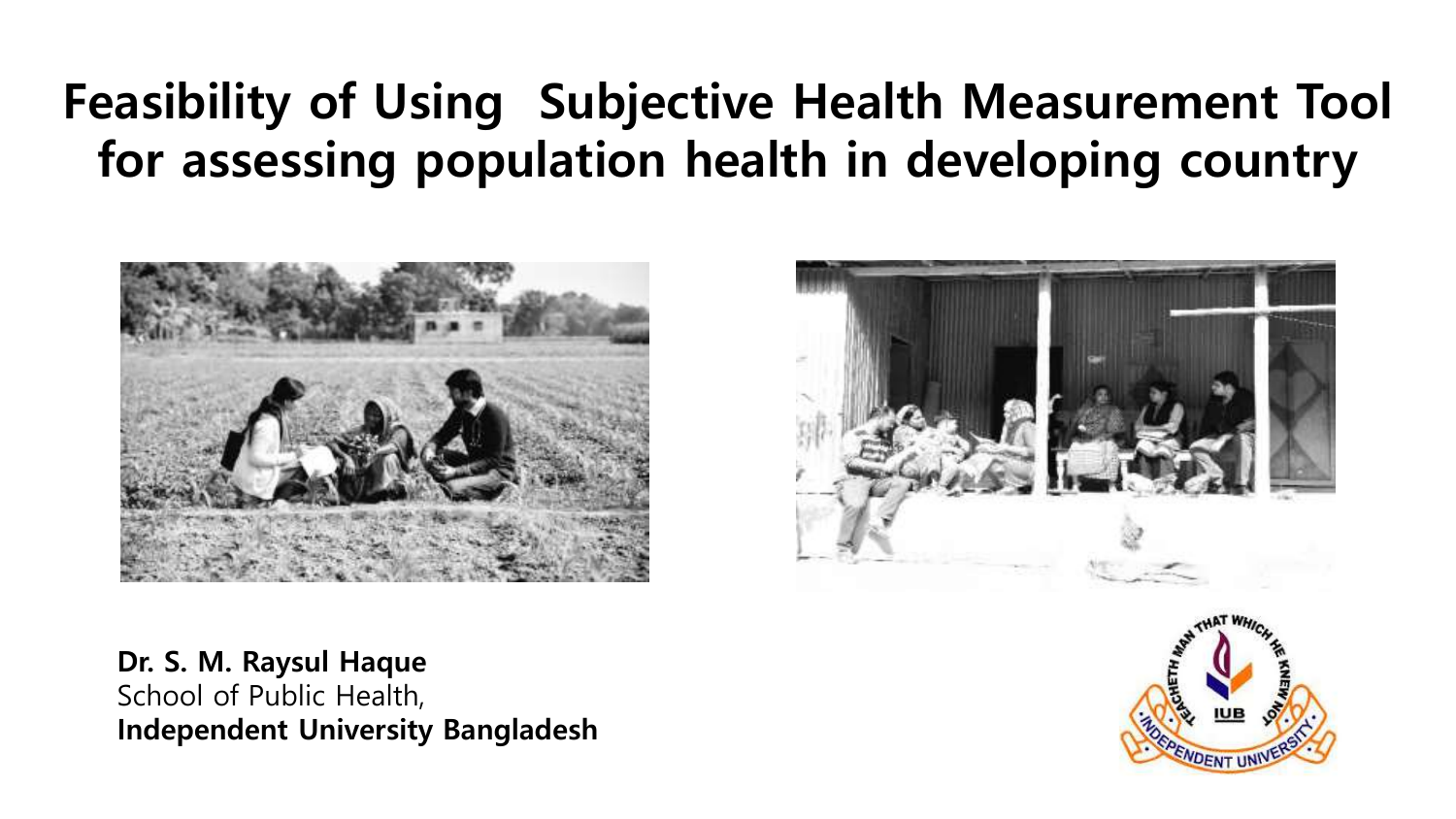# **Quality of life : Health**

• Spectrum of quality of life is huge and health is one of them.

• Without health we can not even imagine a quality life. Question is how health is related with quality of life?

• A German philosopher said, "Health is nothing, without health everything is nothing"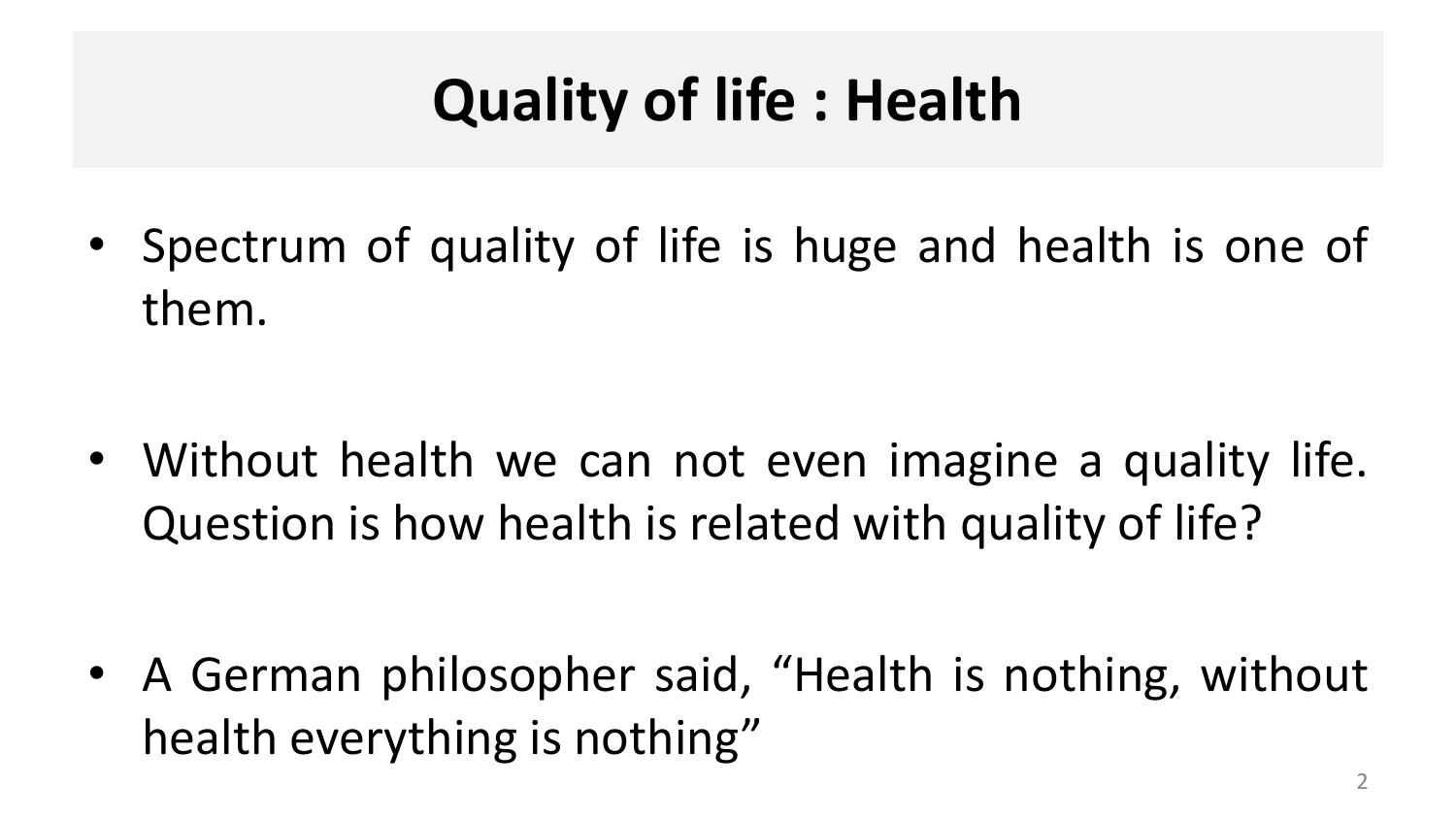# **Quality of life : Health**

- To ensure quality life for a entire nation, it is essential to have the health status information.
- If we have the existing health status information of a country then we can plan for further improvement of country's health system .
- Question is how we can get the health status information of a country, particularly a developing country.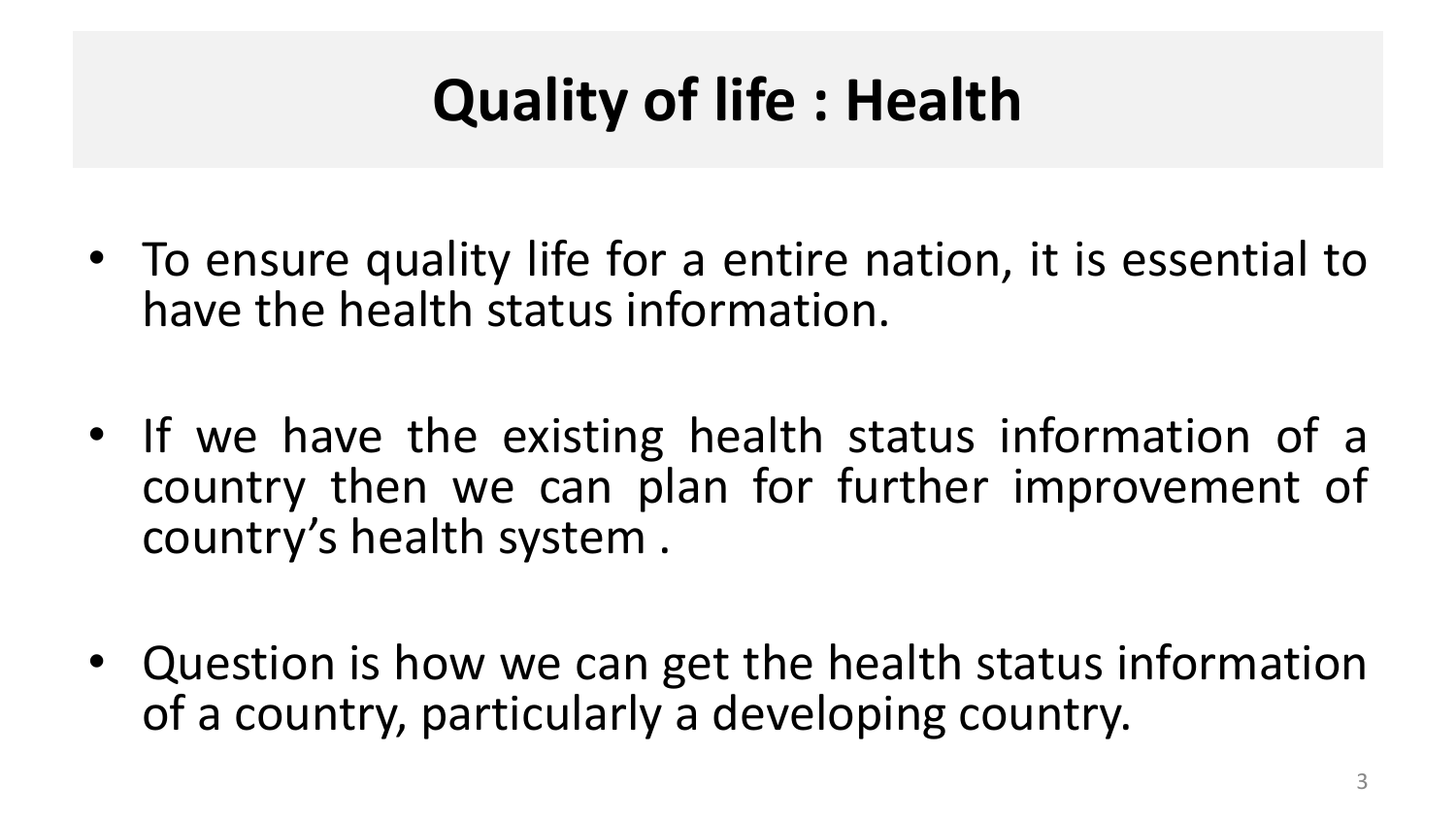# **Quality of life : Health**

• Like the developed countries, developing countries do not have integrated data base for health system.

• Developing countries also can not afford to measure Population health through standard screening or measurement tools.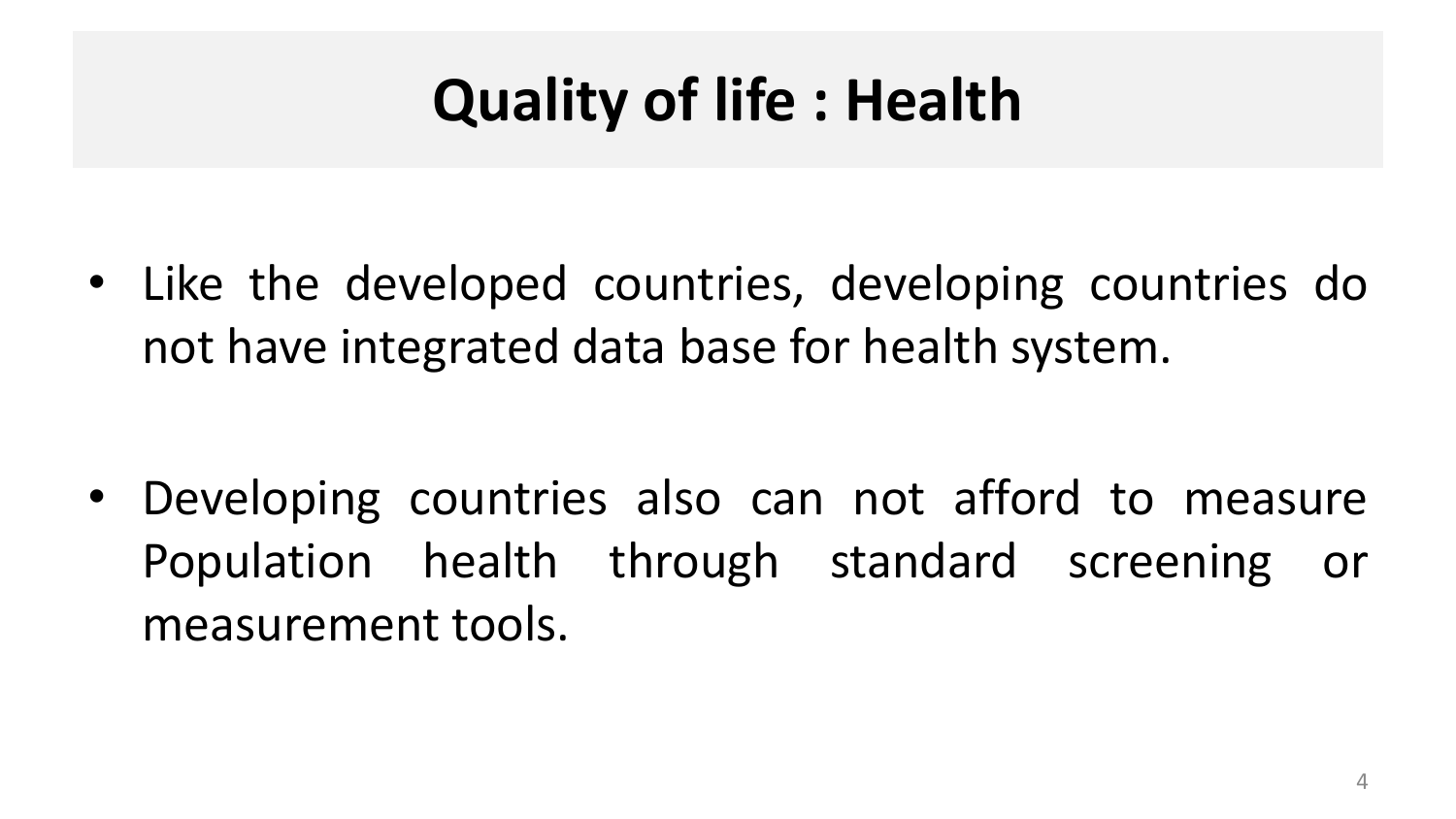## **Developing Country Context: Bangladesh**

In Bangladesh:

- Population density is **1,237** per sq. km
- **25% to 31.5%** population live below poverty line
- Health expenditure is only **2.8%** of GDP
- **4.90** physicians per 10,000 population
- **2.90** registered nurses per 10,000 population
- 1 hospital bed for **1,528** population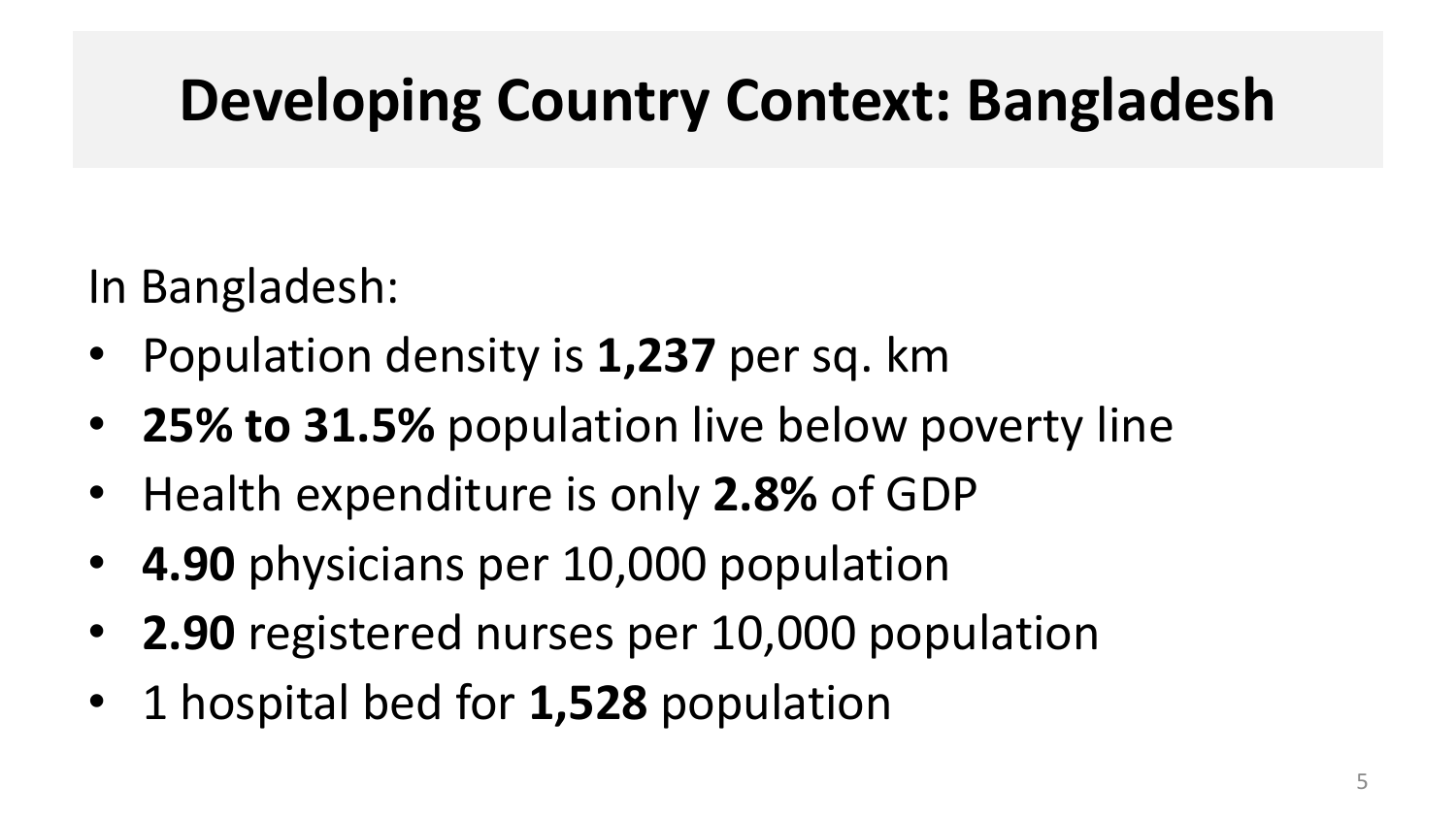### **Status in Rural Areas**

Practical condition is much worse in rural areas, because rural people have problems both in availability and accessibility to proper health systems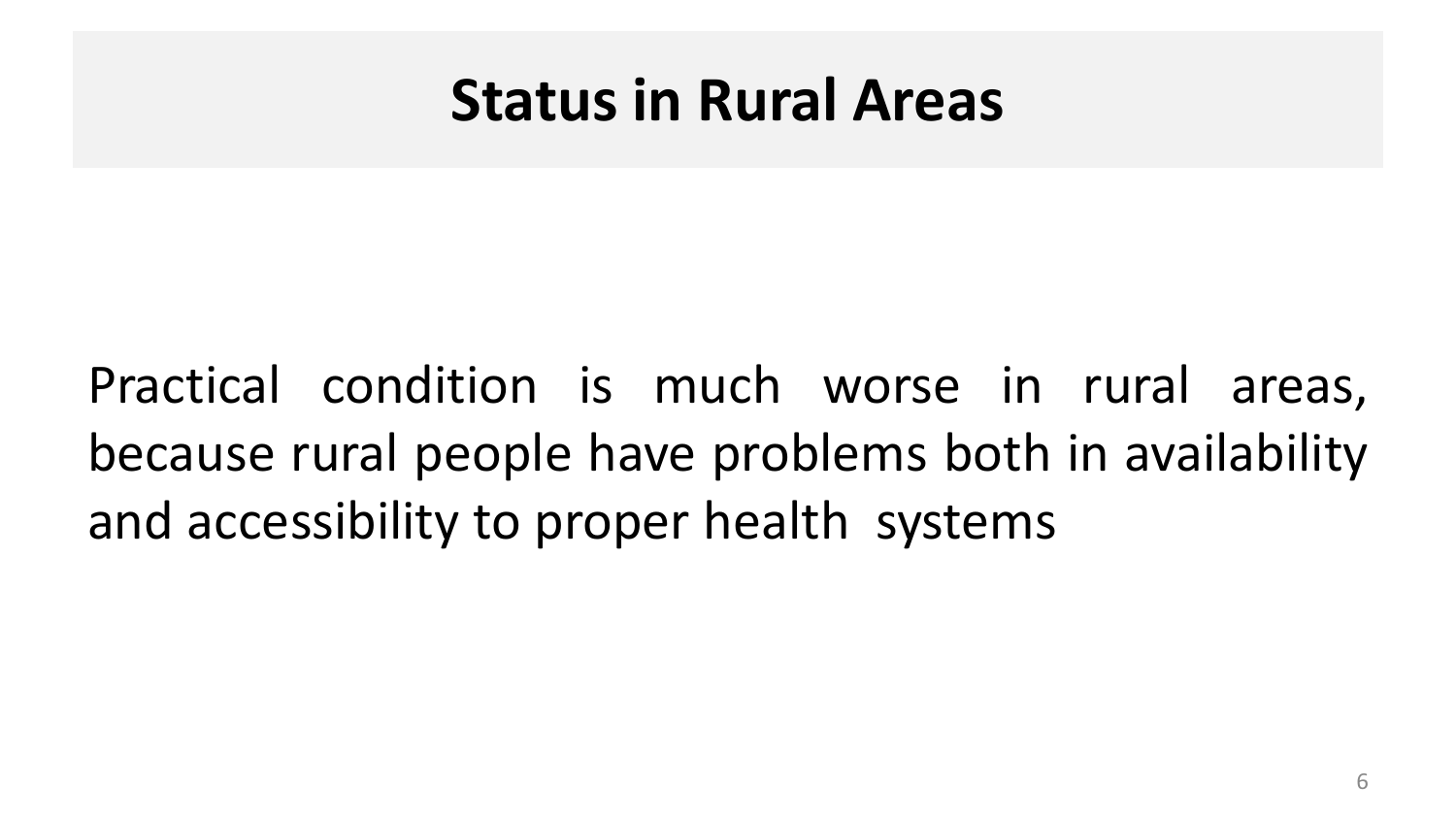### **Need of a responsive health measurement tool**

• It is not possible to identify the vulnerable group in the society through a conventional objective health screening tool - different tests.

• So a practical subjective health measurement tool is the only alternative.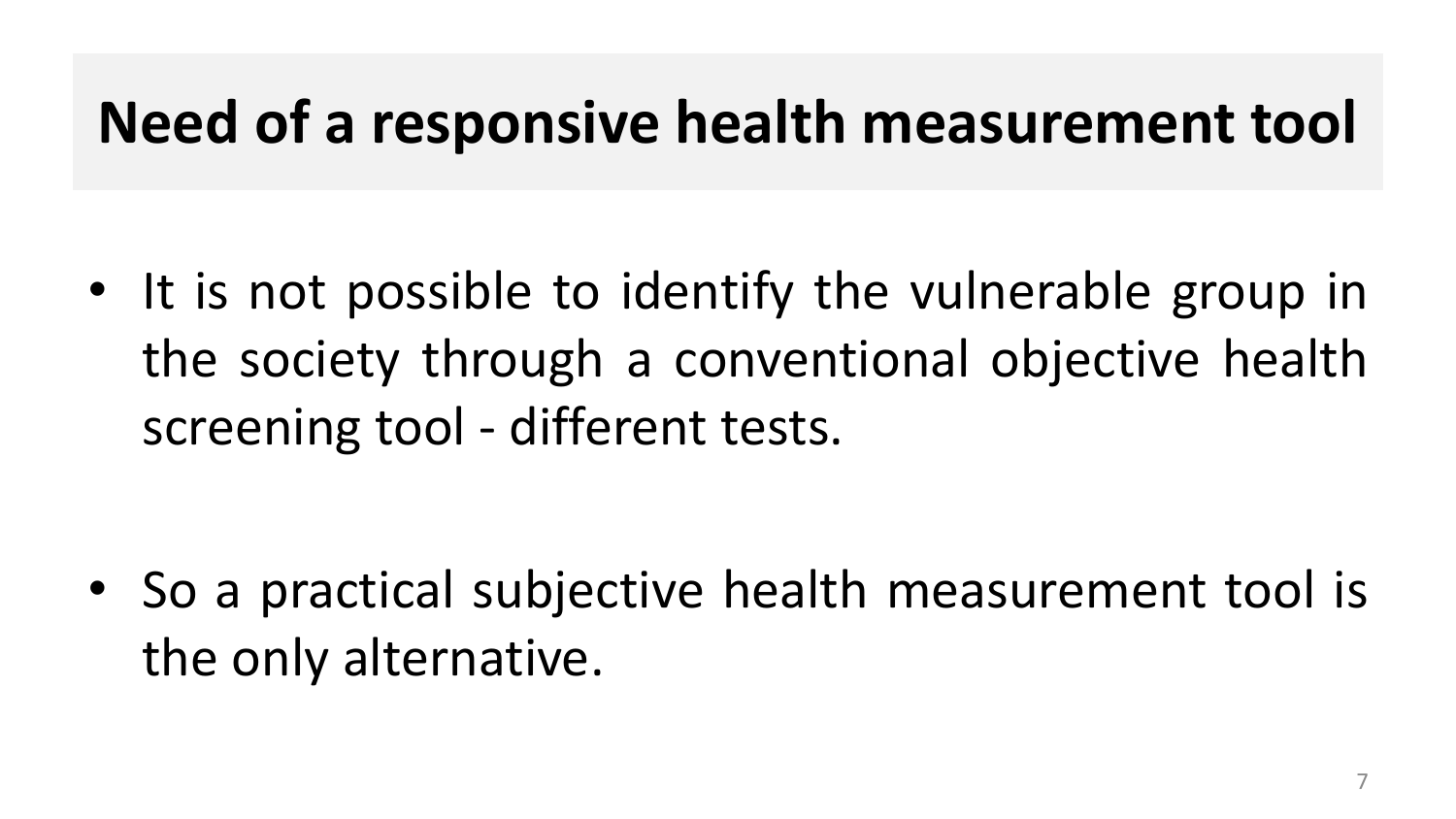### **Subjective health measurement Tool**

• Self rated health (SRH) can be labeled as a convenient subjective health measurement way.

• Participants assess their own health status through different dimensions of health or by a single question.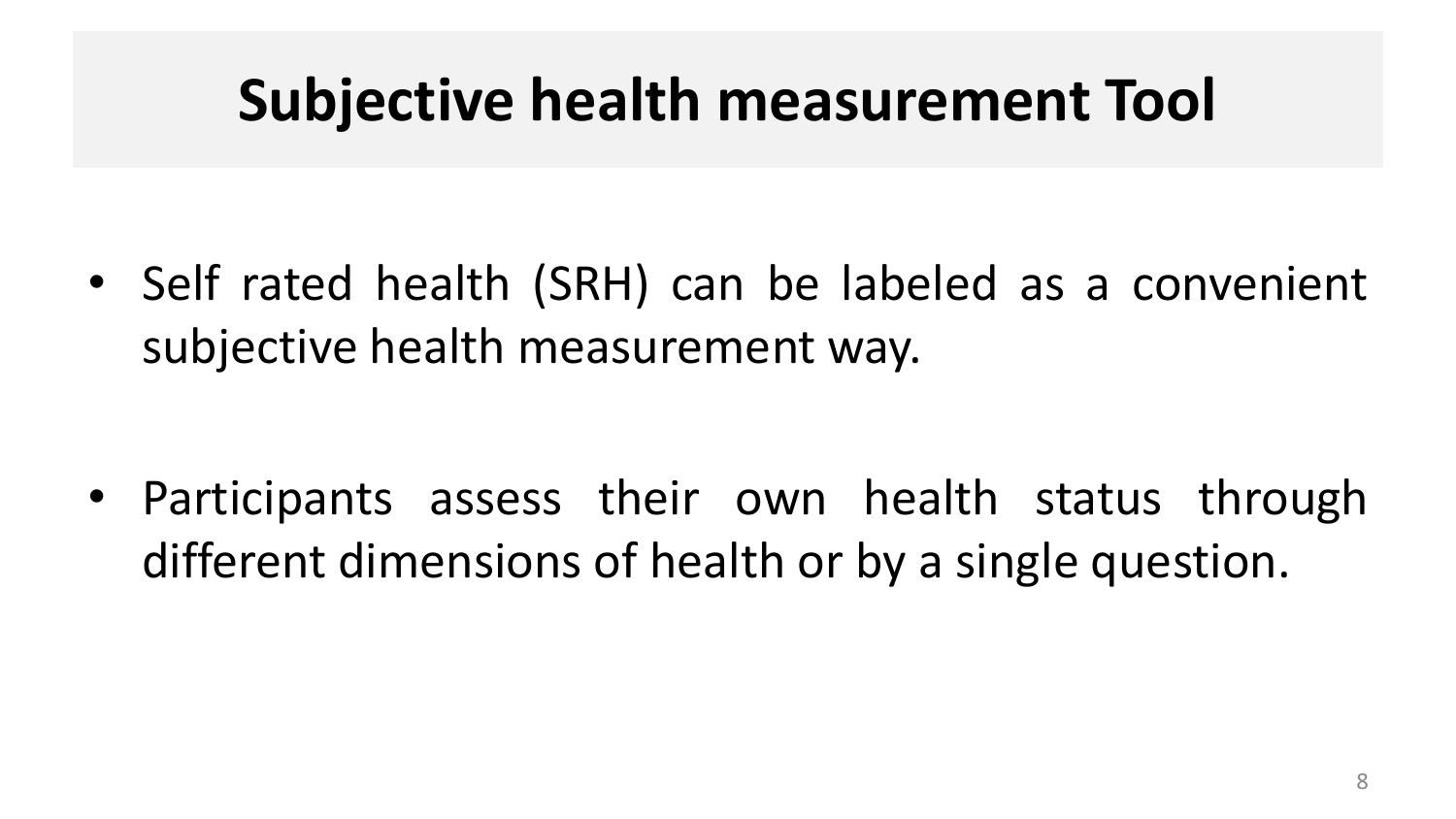## **Subjective health measurement Tool**

• SRH can measure general health status without any objective measurement.

• Even though it a subjective status, WHO also endorses SRH measurement for routine use in population studies.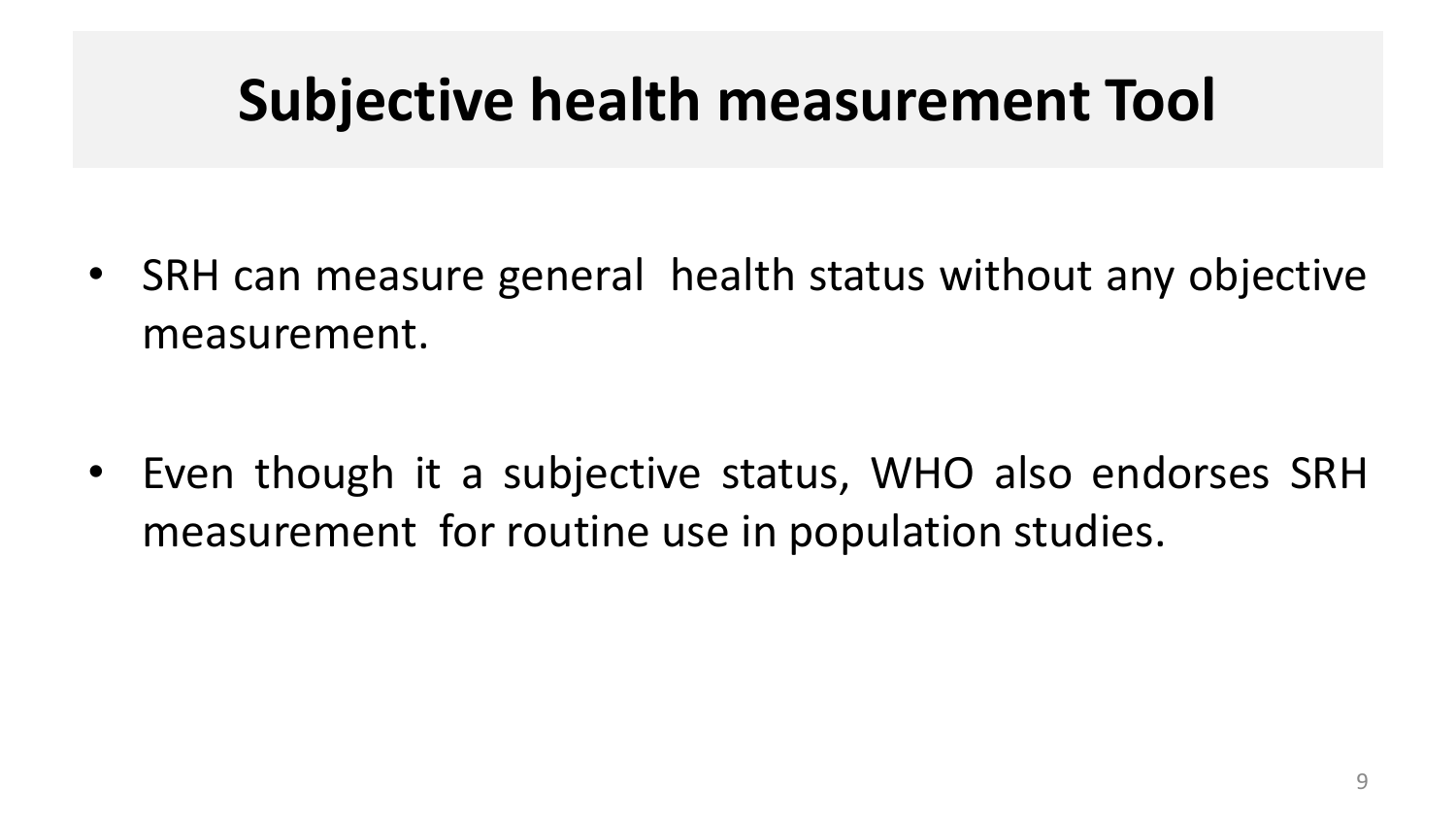### **Subjective measurement: Conventional Ways**

• *Multiple question tool*

• *A single question tool*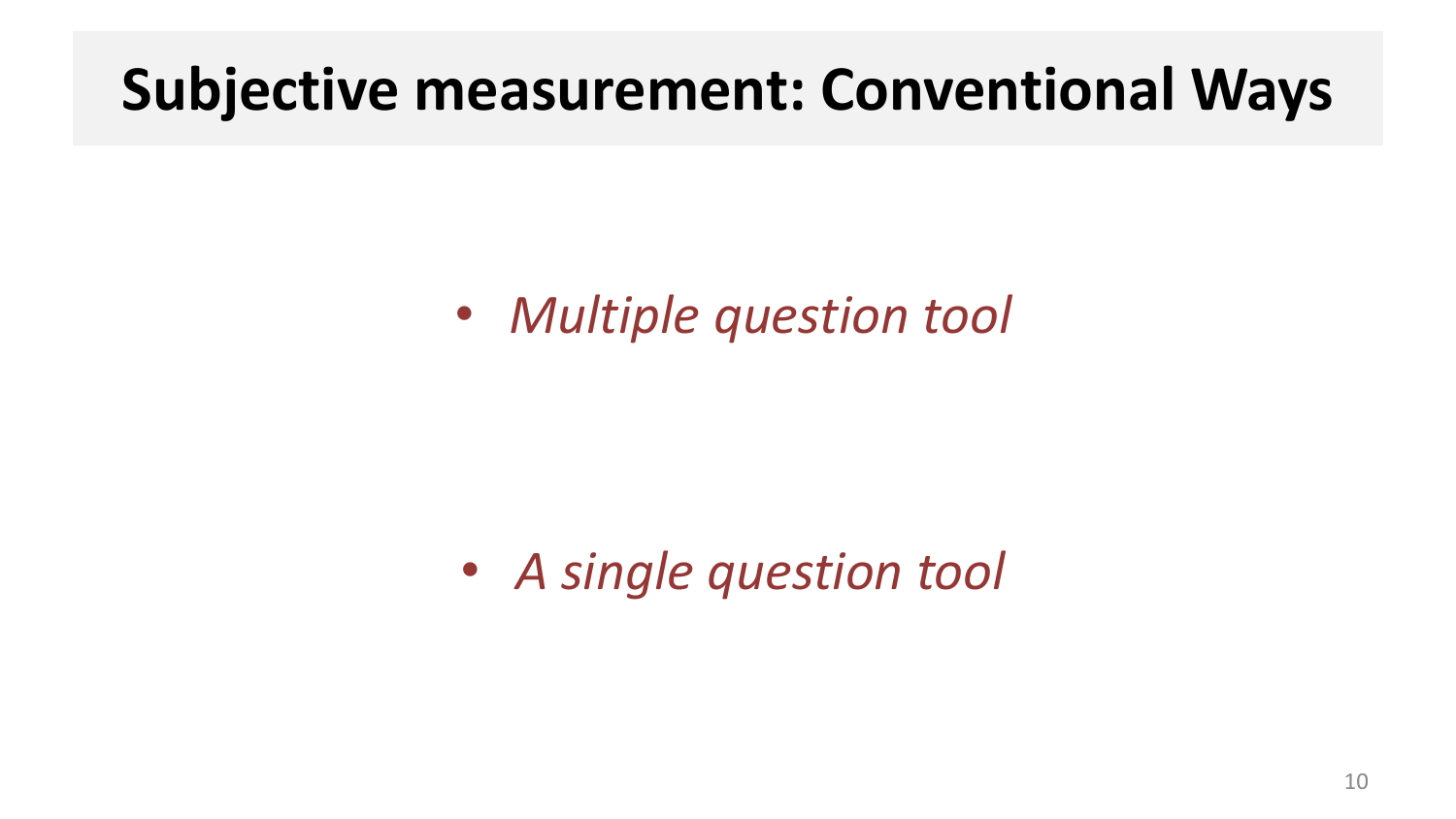### **Multiple question tools**

### Multiple questions were designed to touch different dimensions of health.

• The Short Form Health Survey - SF-36

• EQ-5D-5L questionnaire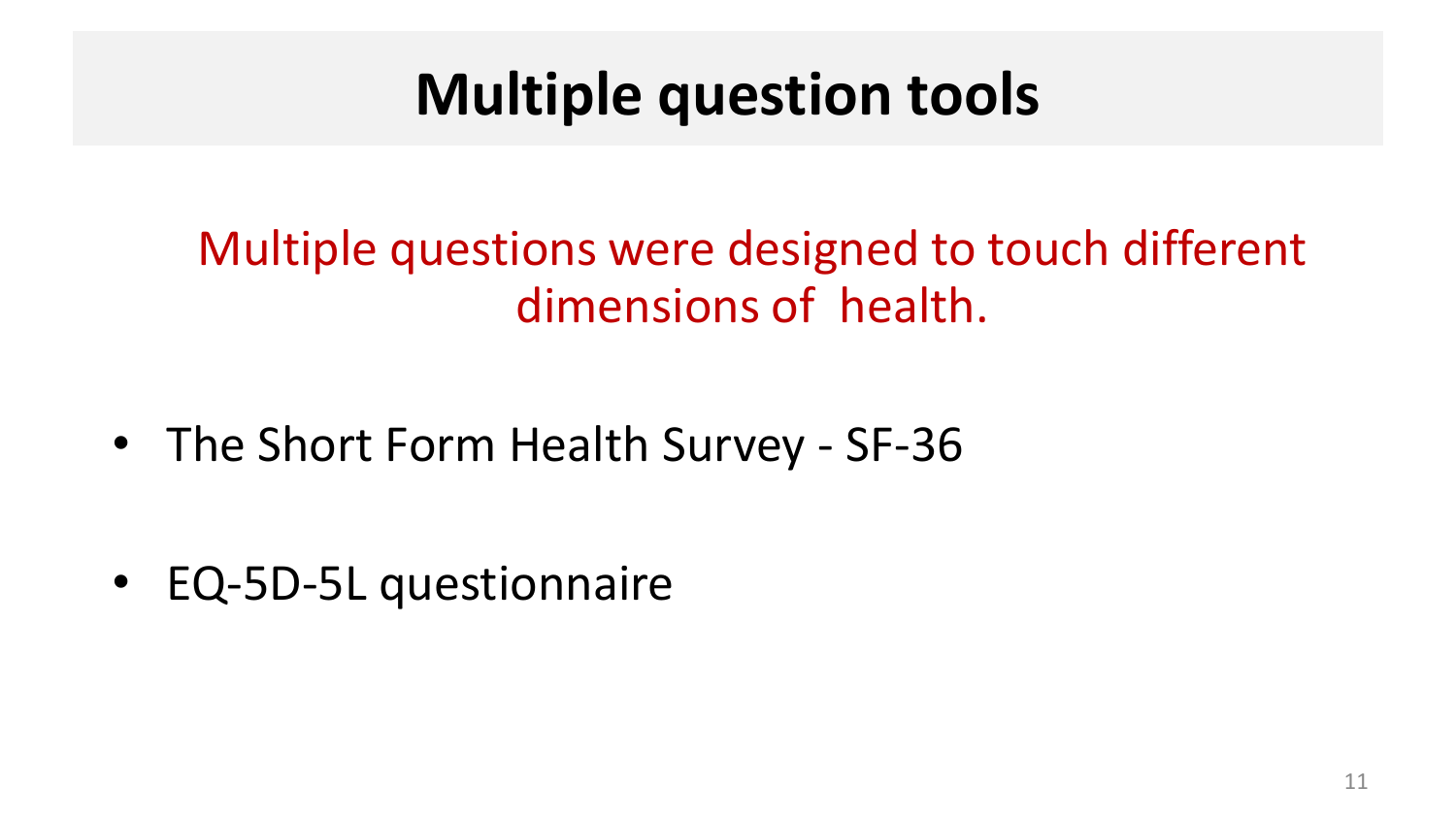## **Multiple question tools**

### **In SF-36: 8 health concepts have covered**

- 1. Physical functioning
- 2. Role limitations due to physical health
- 3. Role limitations due to emotional problems
- 4. Energy/fatigue
- 5. Emotional well-being
- 6. Social functioning
- 7. Pain
- 8. General health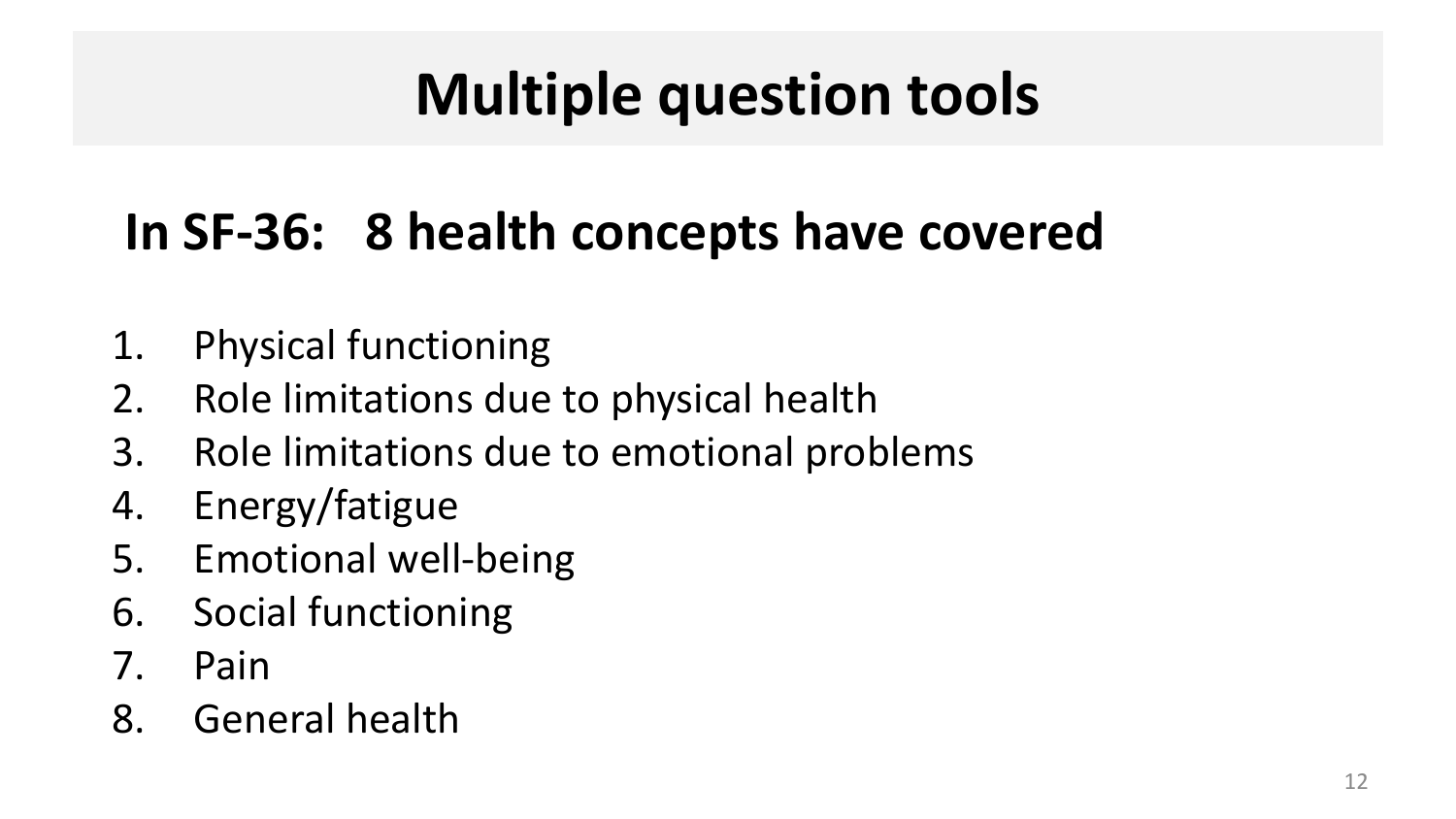## **Multiple question tools**

## **In EQ-5D-5L : 5 health dimensions have covered Visual analogue scale Used**

- 1. Mobility
- 2. Self-Care
- 3. Usual activities
- 4. Pain/discomfort
- 5. Anxiety/depression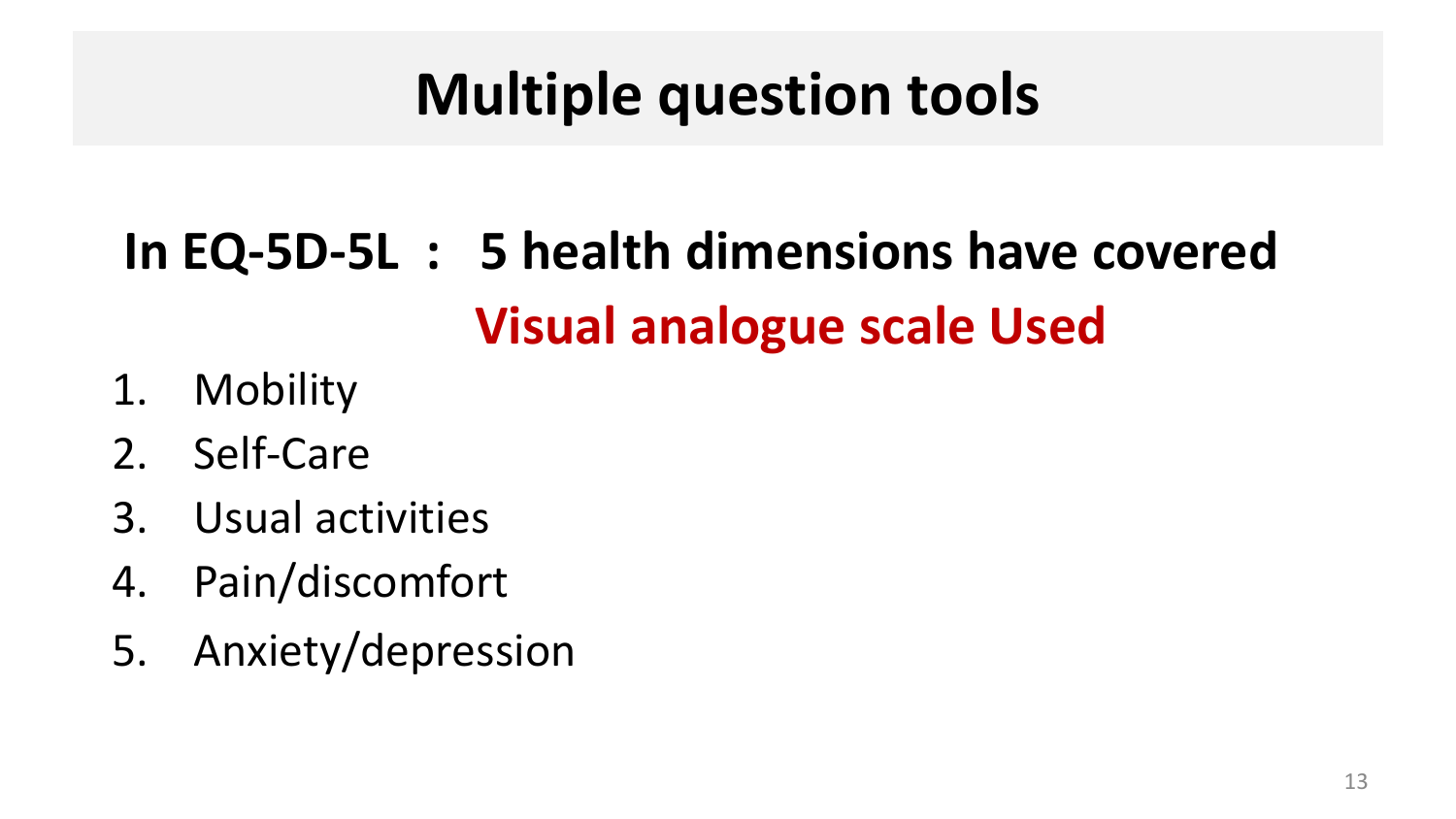# **Single question tool**

### *What is your current health status"?*

#### Would you say that it is very good, good, moderate, bad or very bad?

*This single question comprehensively represent the different dimensions or aspects of general health*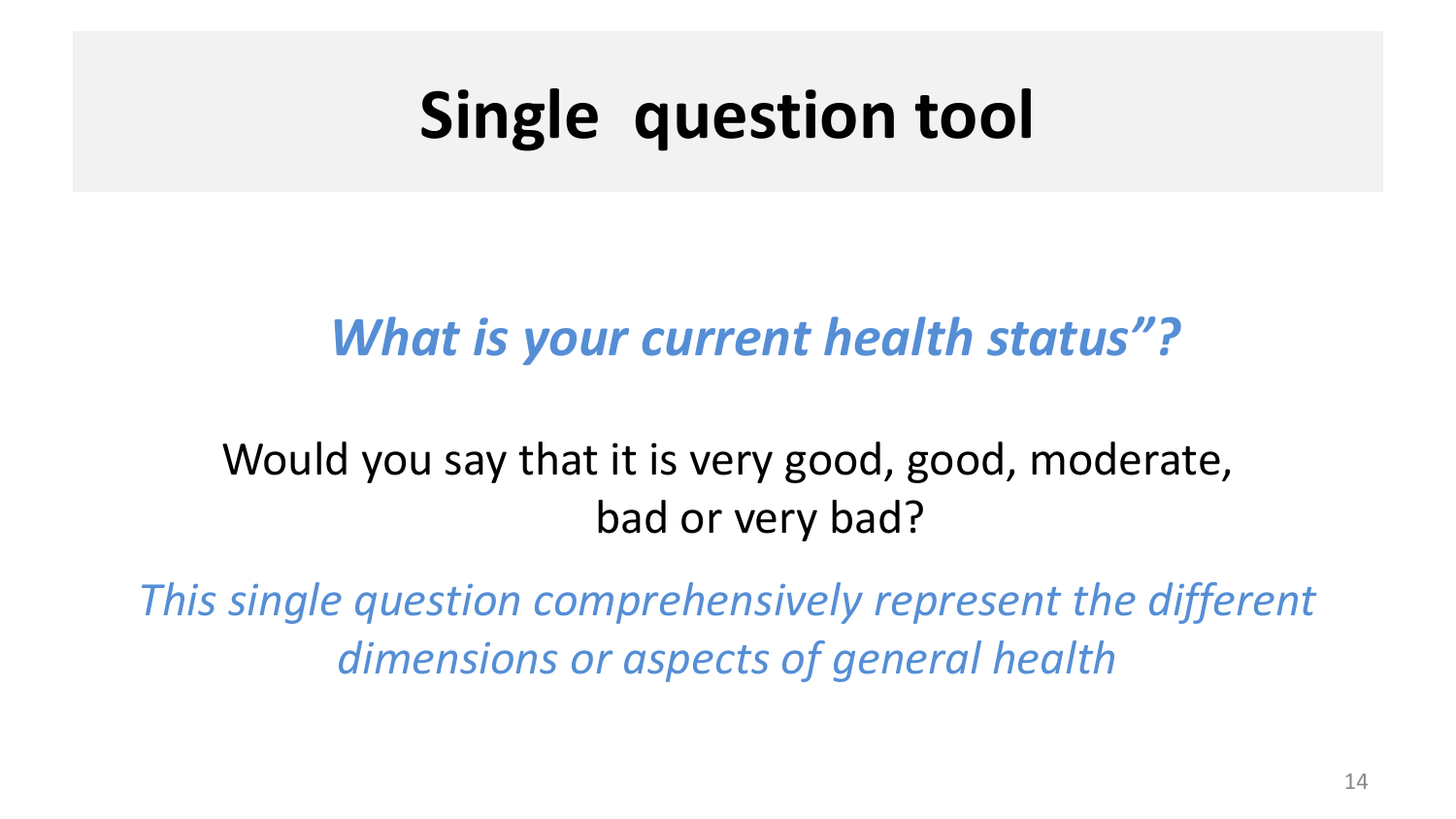### **Continuing…**

Both of these ways of measuring current health status found useful in different epidemiological study and large scale health surveys and proven as valid and reliable.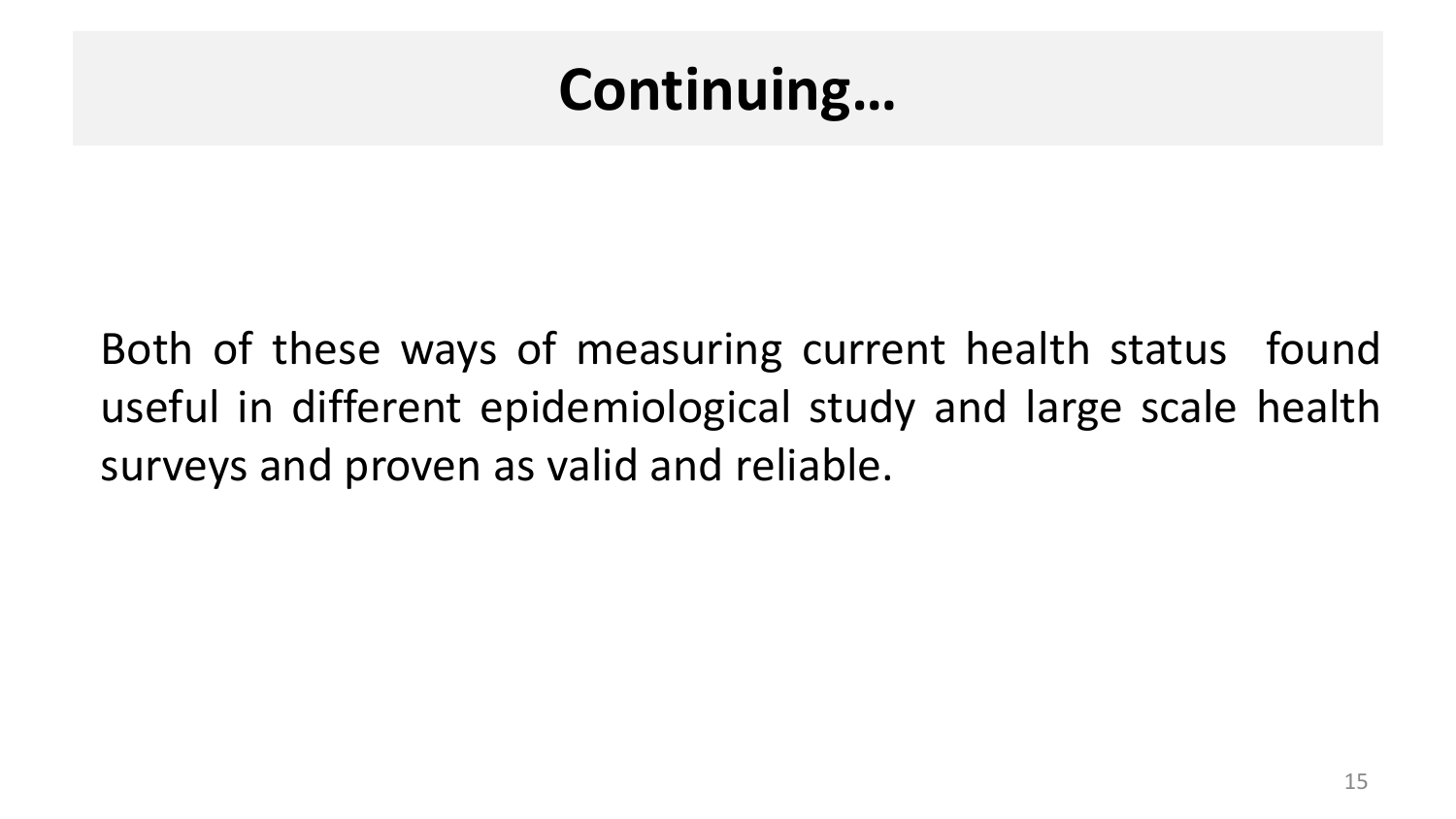### **Continuing…**

In spite of having plenty of recourses, developed countries use these tools in population surveys parallel to other expensive objective tools as this can predict health-disease status .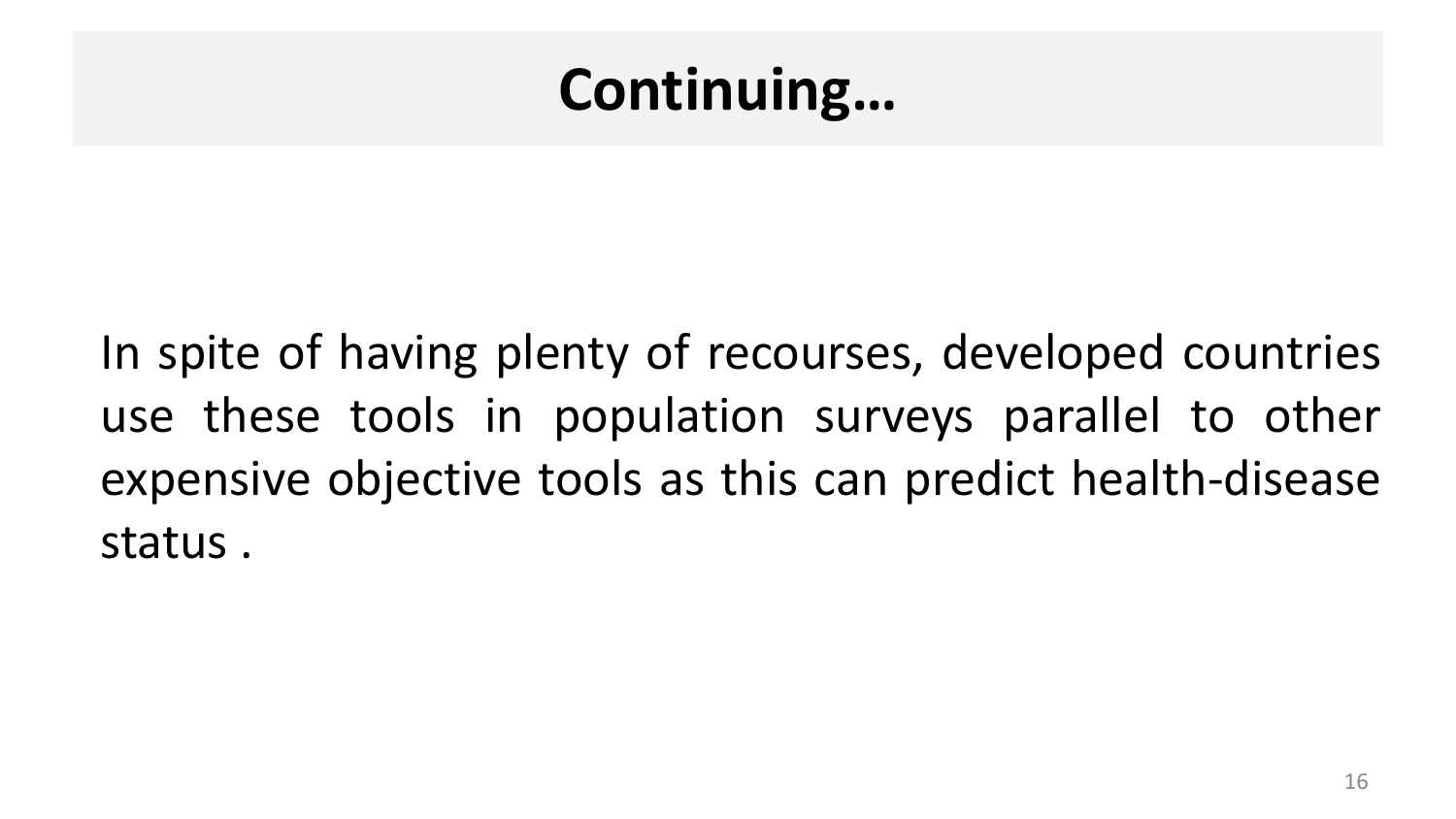### **Subjective Assessment : Predictions**

This is a practical and effective predictor of:

- Mortality
- Chronic disease Occurrence
- Coronary heart disease
- Mental health
- As stable as physician's rating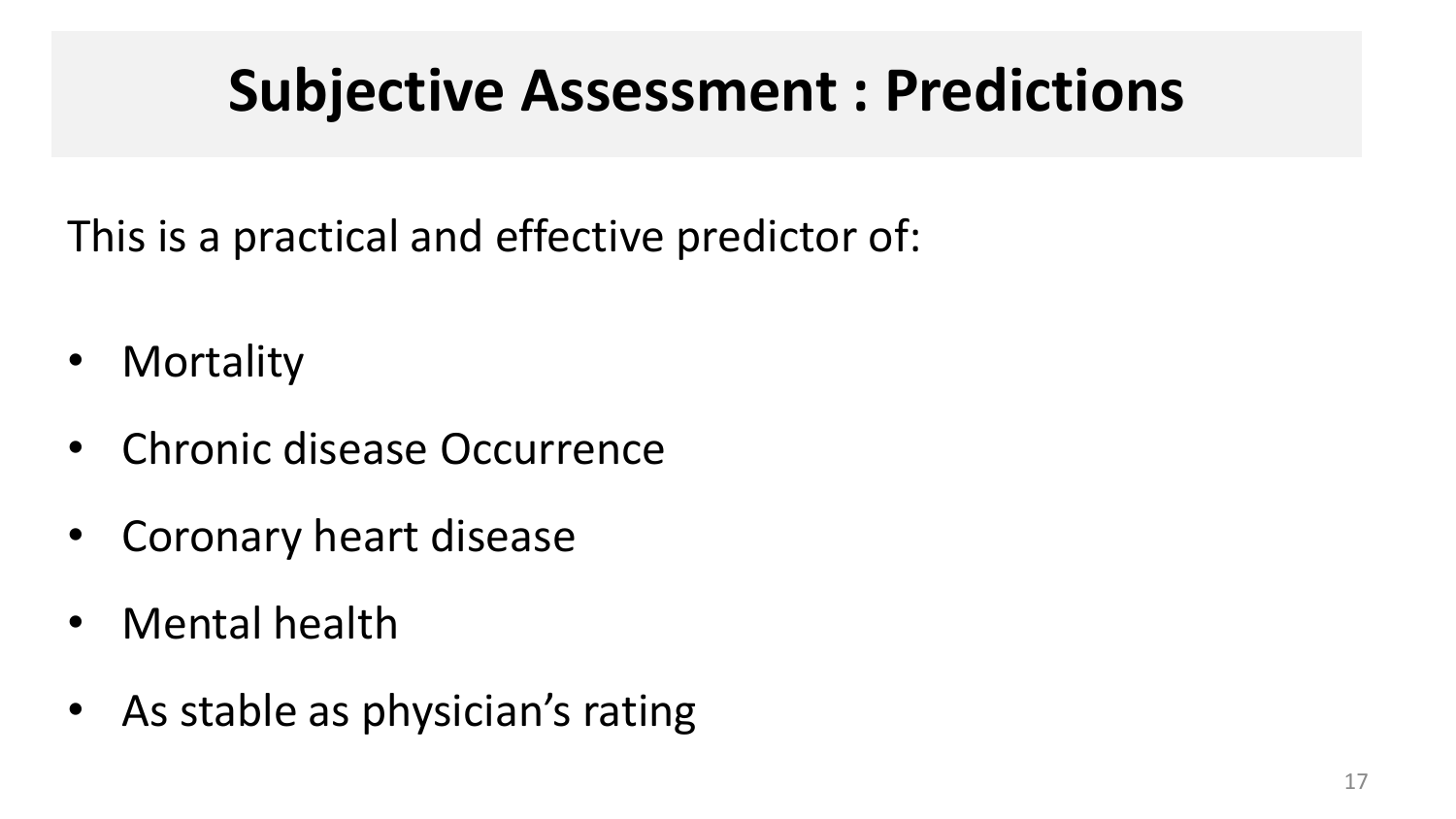## **Our Context**

• As we cannot afford any expensive or time consuming complex measures, a valid indicator needs to be used which can be easily administered to a large number of individuals with minimal costs and time.

• Considering this, SRH could be an effective subjective health measurement tool for developing countries, like Bangladesh.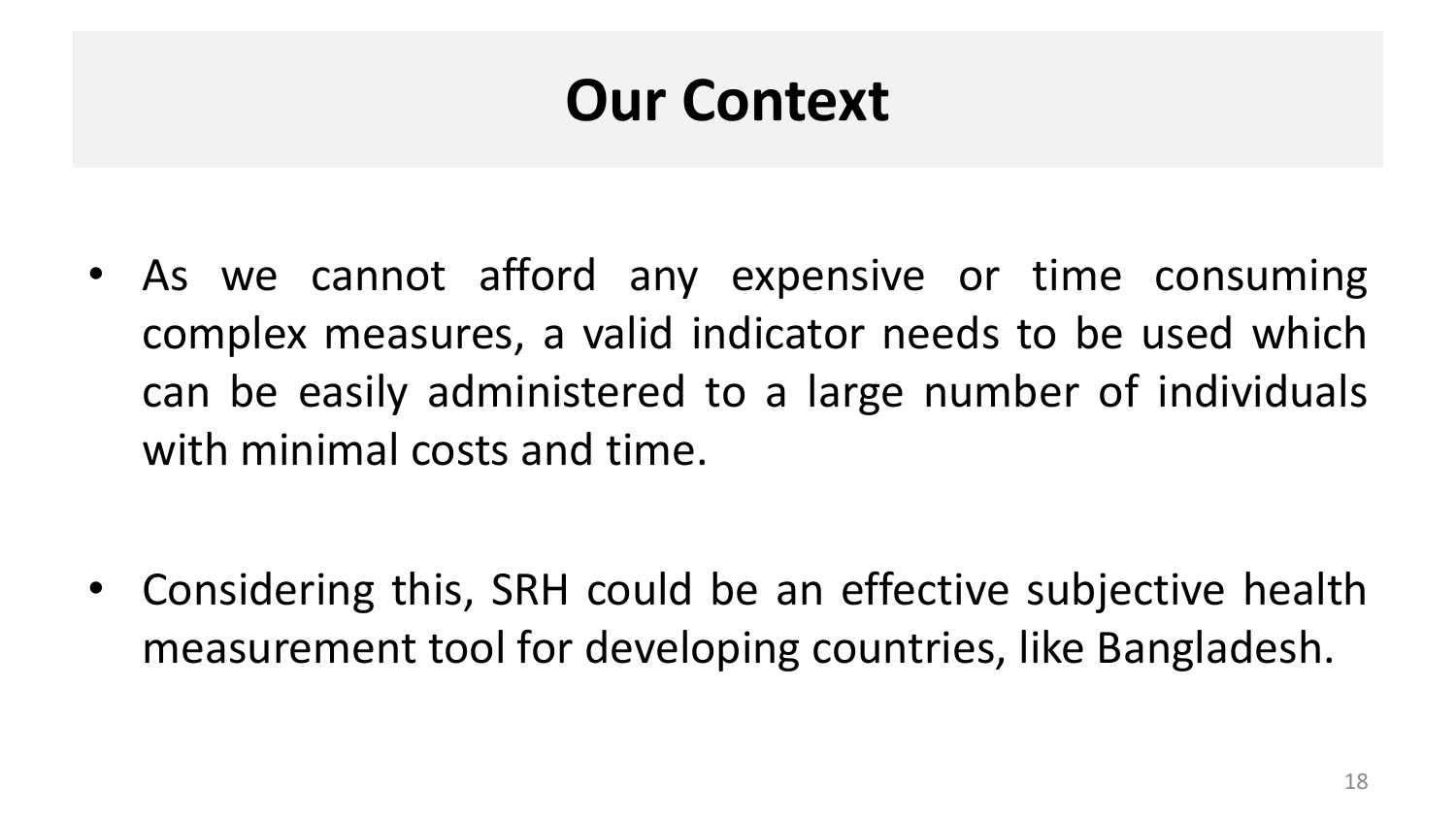### **Gaps to be considered: Subjective tools**

• Exploration of this subjective tool has been largely limited to the developed world.

• Assessment is directly linked to the level of education of the respondent.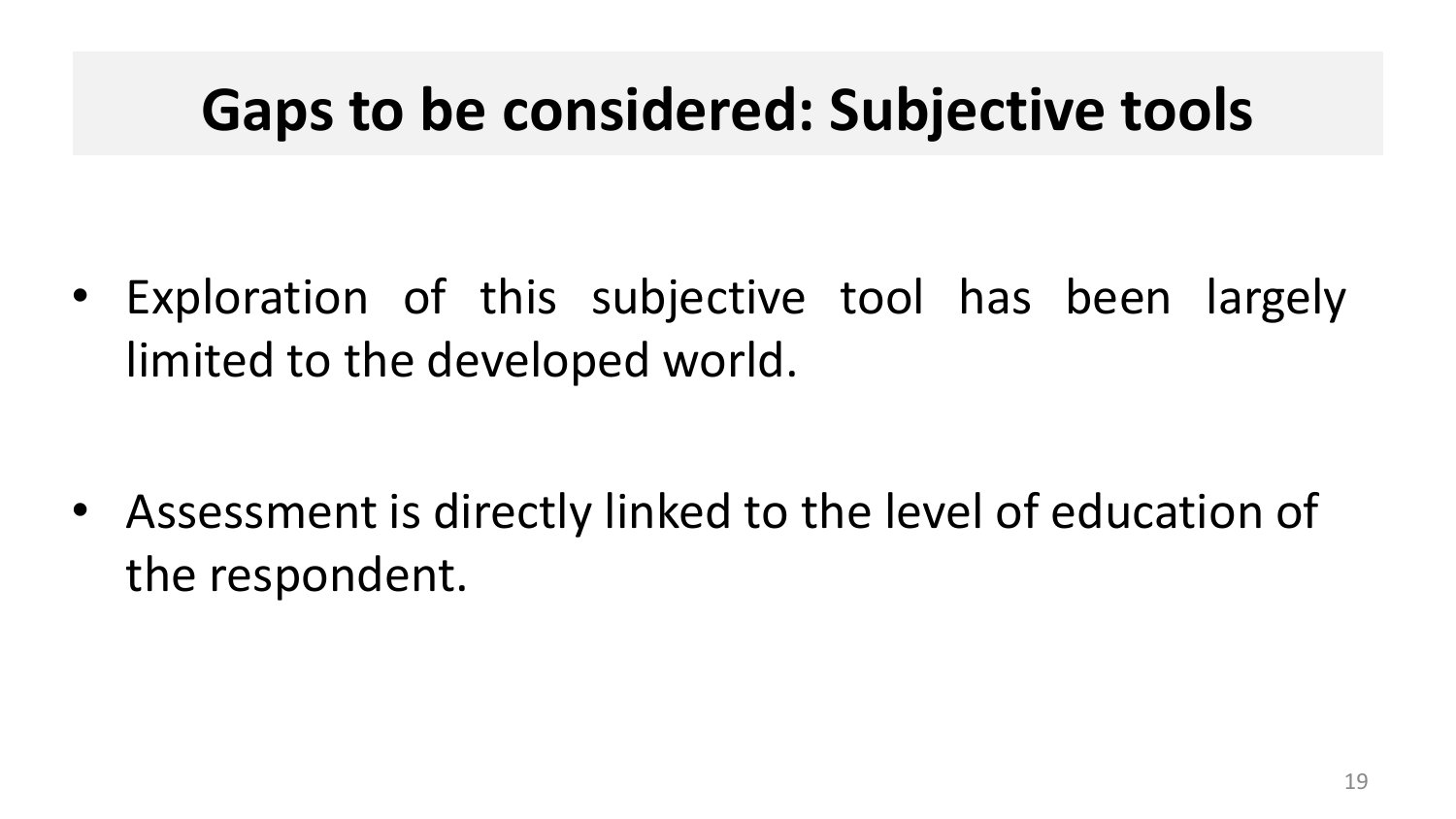### **Gaps to be considered: Subjective tools**

• Often misleading for illiterate people as they fail to consider the depth and dimension of these tools.

• These tools are either too lengthy or too short.

• Need certain expertise to execute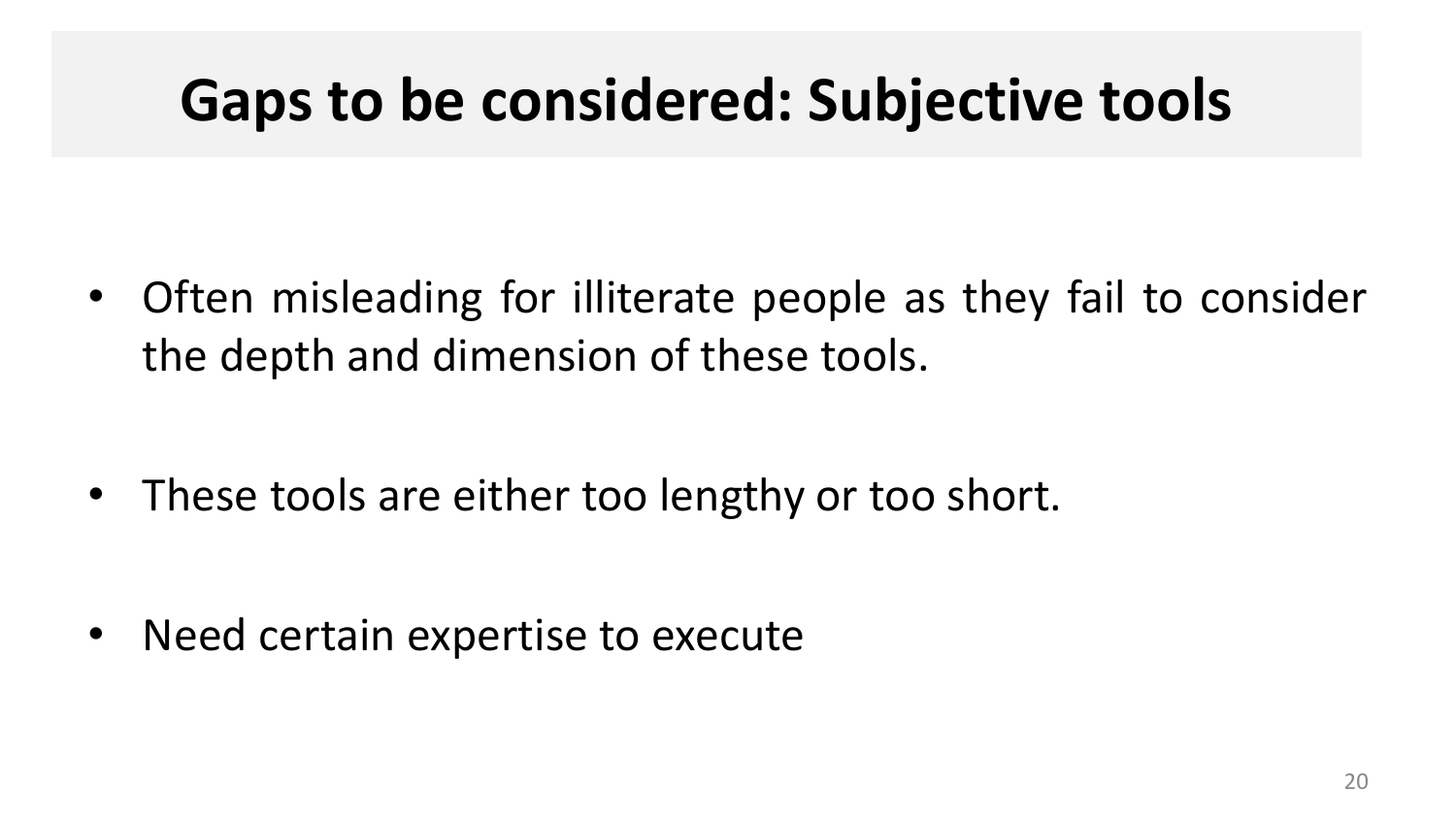# **Objective**

To gain an in-depth understanding of peoples' perception of assessing their own health status with a view to update a subjective health measurement tool which will be neither too lengthy nor too short and can accommodate even the illiterate group of the rural community.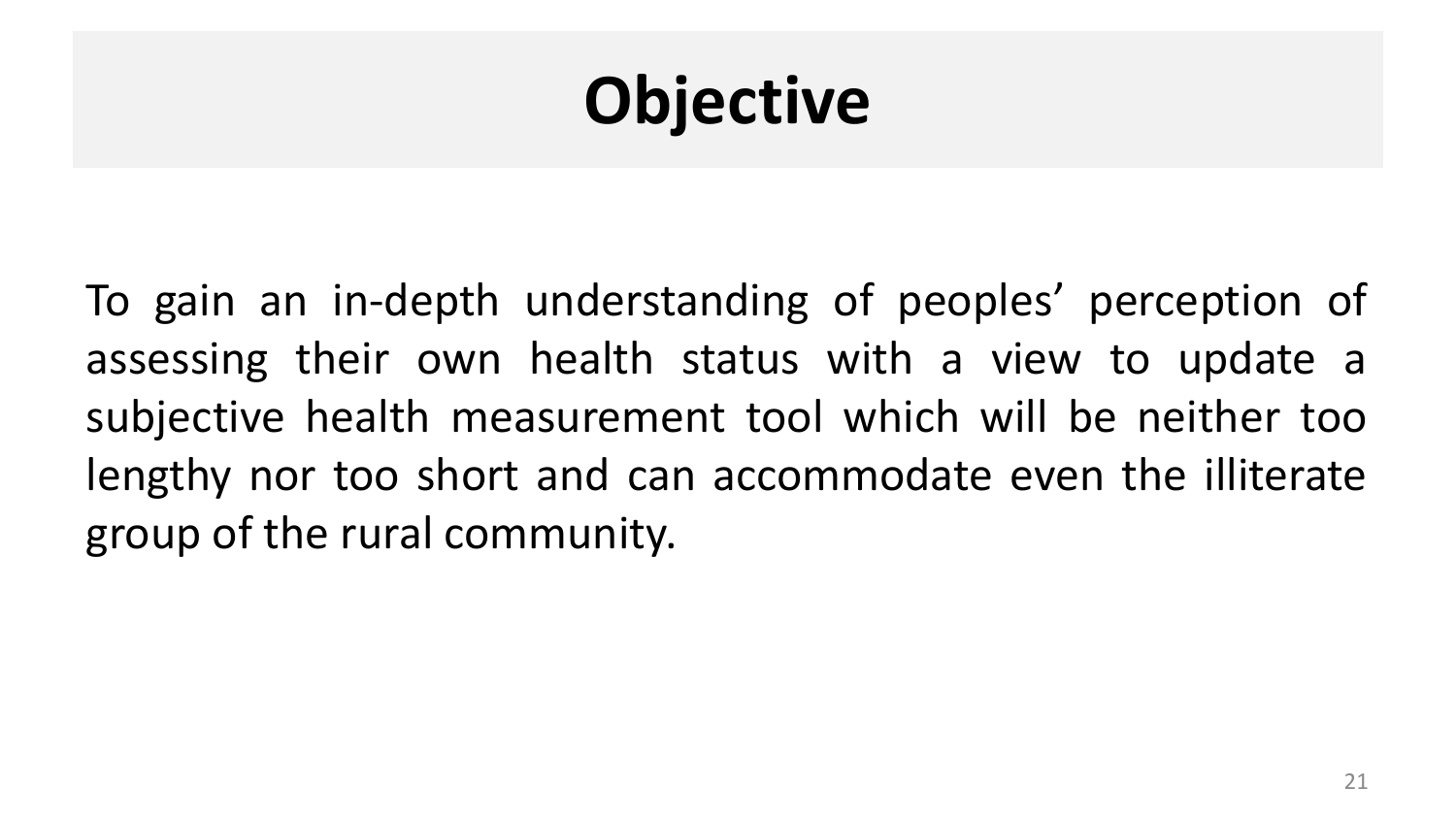## **Methodology:**

FGDs - November 2016 Survey - January 2017 Method Live in Field Experience (LFE) Platform Independent University BD *FGD Cross-sectional Design Informed written Consent IRB (LFE) approved* 

**Mixed** 

**Study**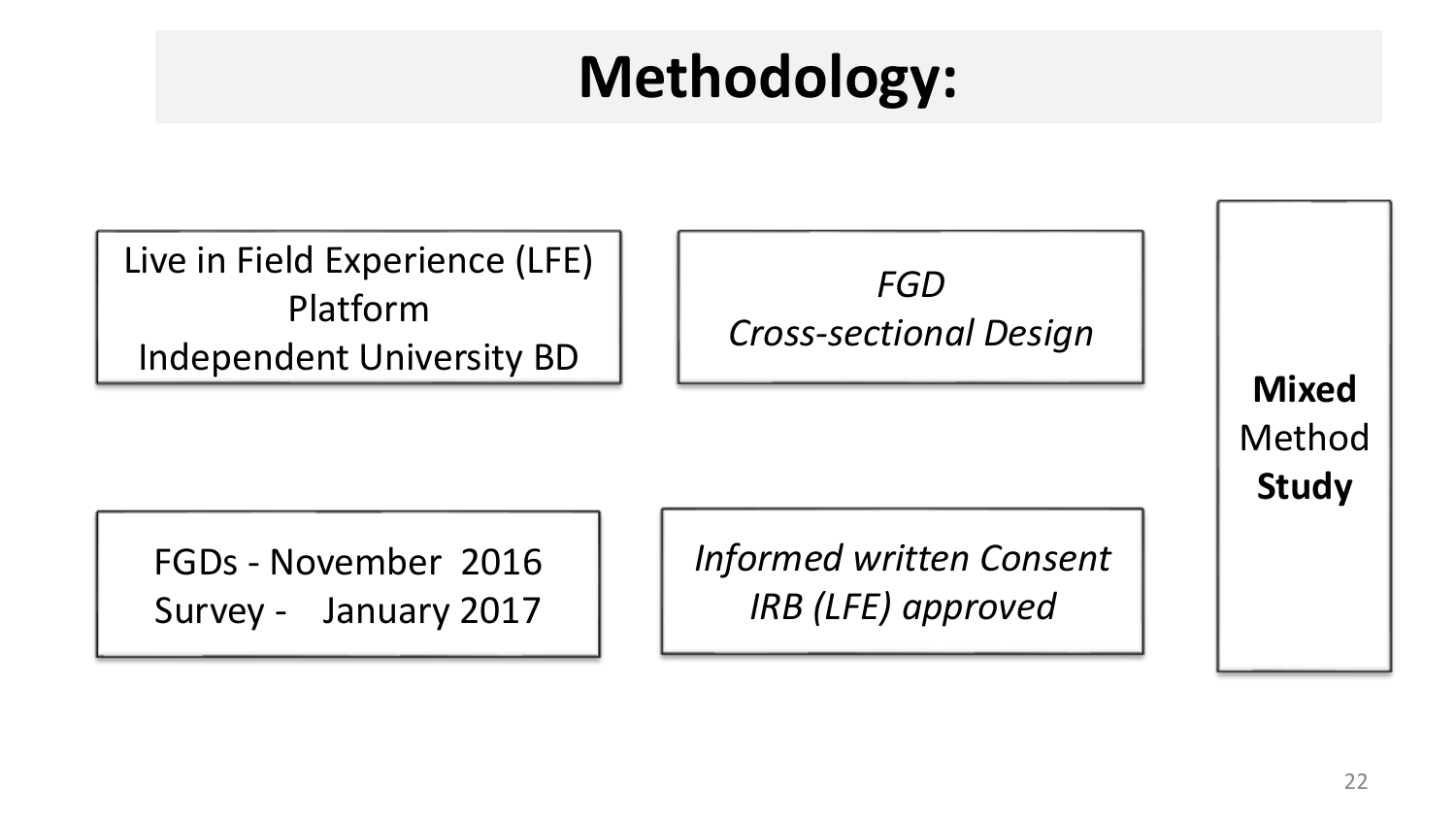## **Methodology Con:**

#### **Data analysis:**

- Audiotapes transformed to transcript, crosschecked with notes & analyzed
- Frequency distribution
- Cronbach's Alpha test
- 3 Vill, Manikganj Dist. Dhaka Div.
- Age  $\geq$  18 Years
- 4 FGDs, 30 Participants
- 2 Male & 2 Female group,
- Survey: 908 Participants
- *A Series of Prompts & Pretested Questionnaire*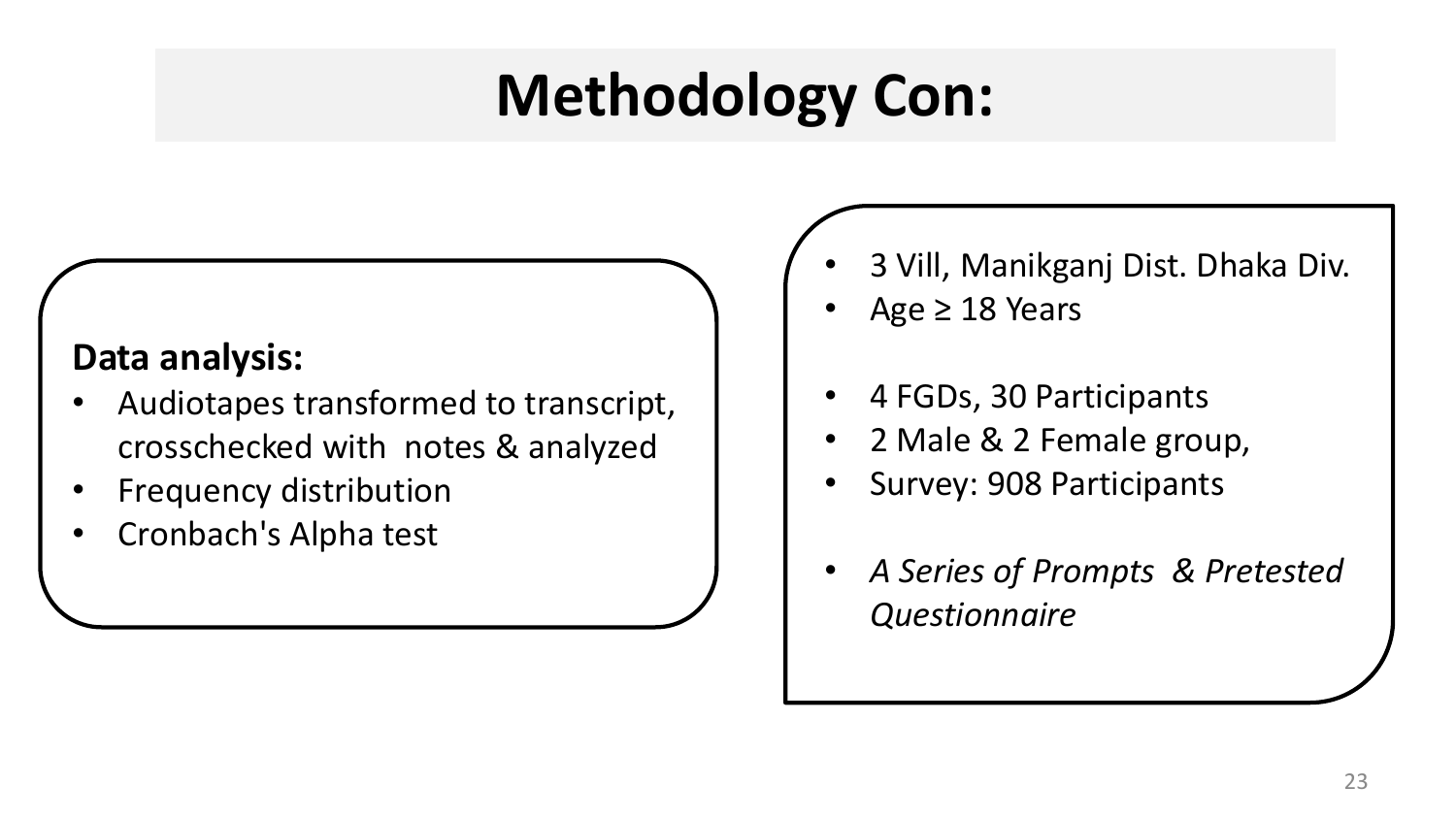### **Findings: Qualitative Part**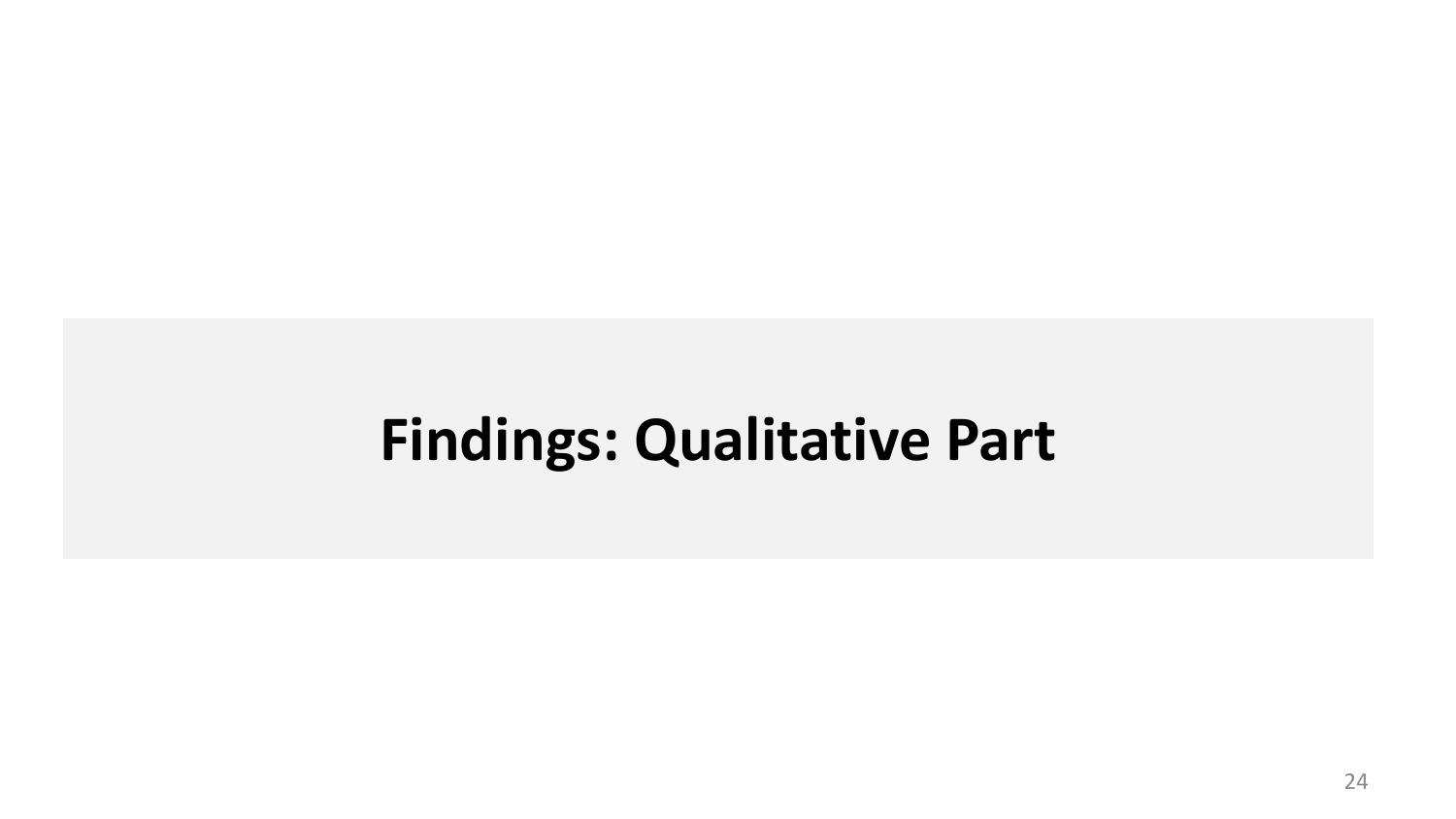### **Health Status Responses:**

#### What is your current health status?

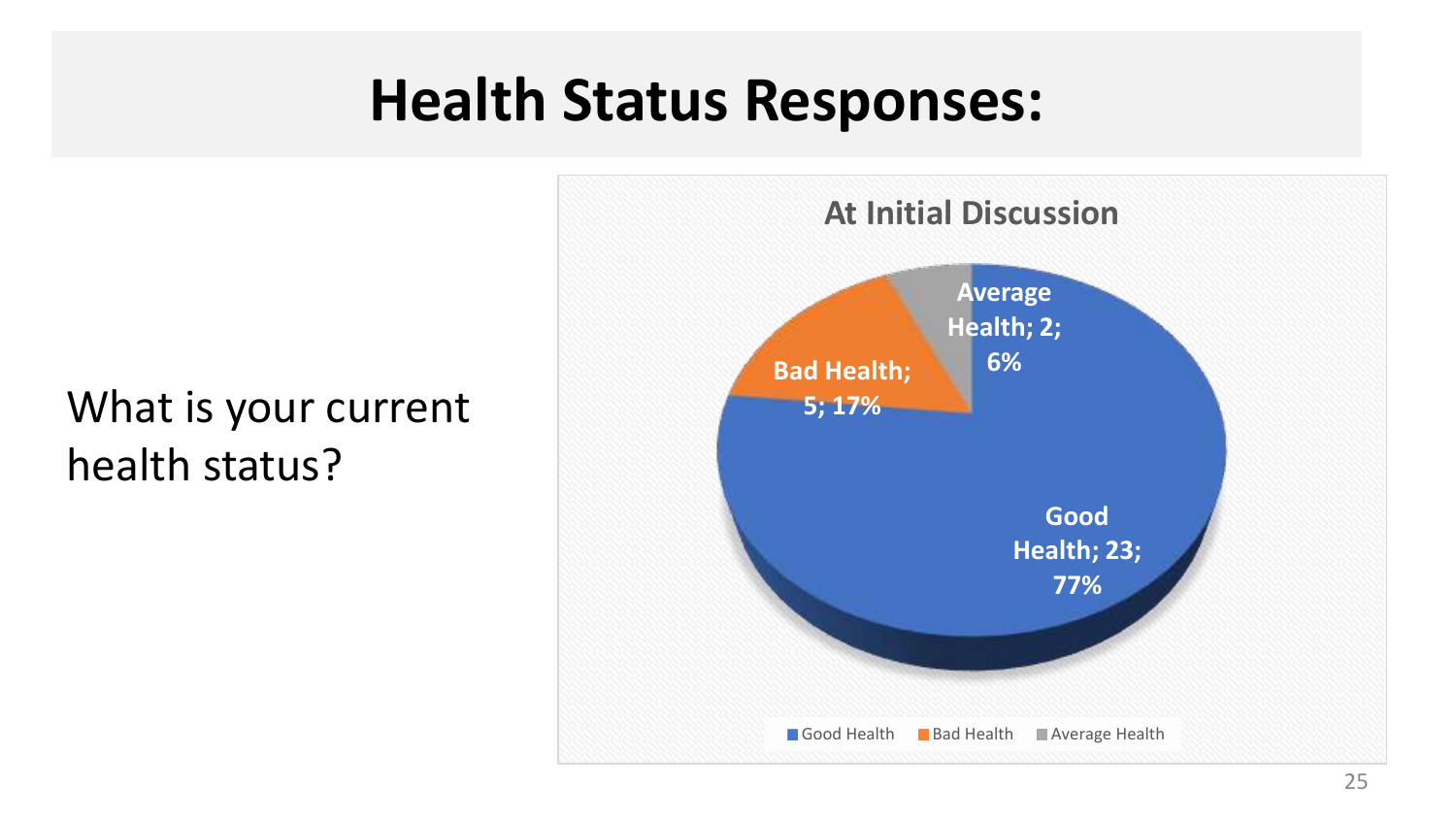### **Health Status Responses:**

Multiple question of

different angle

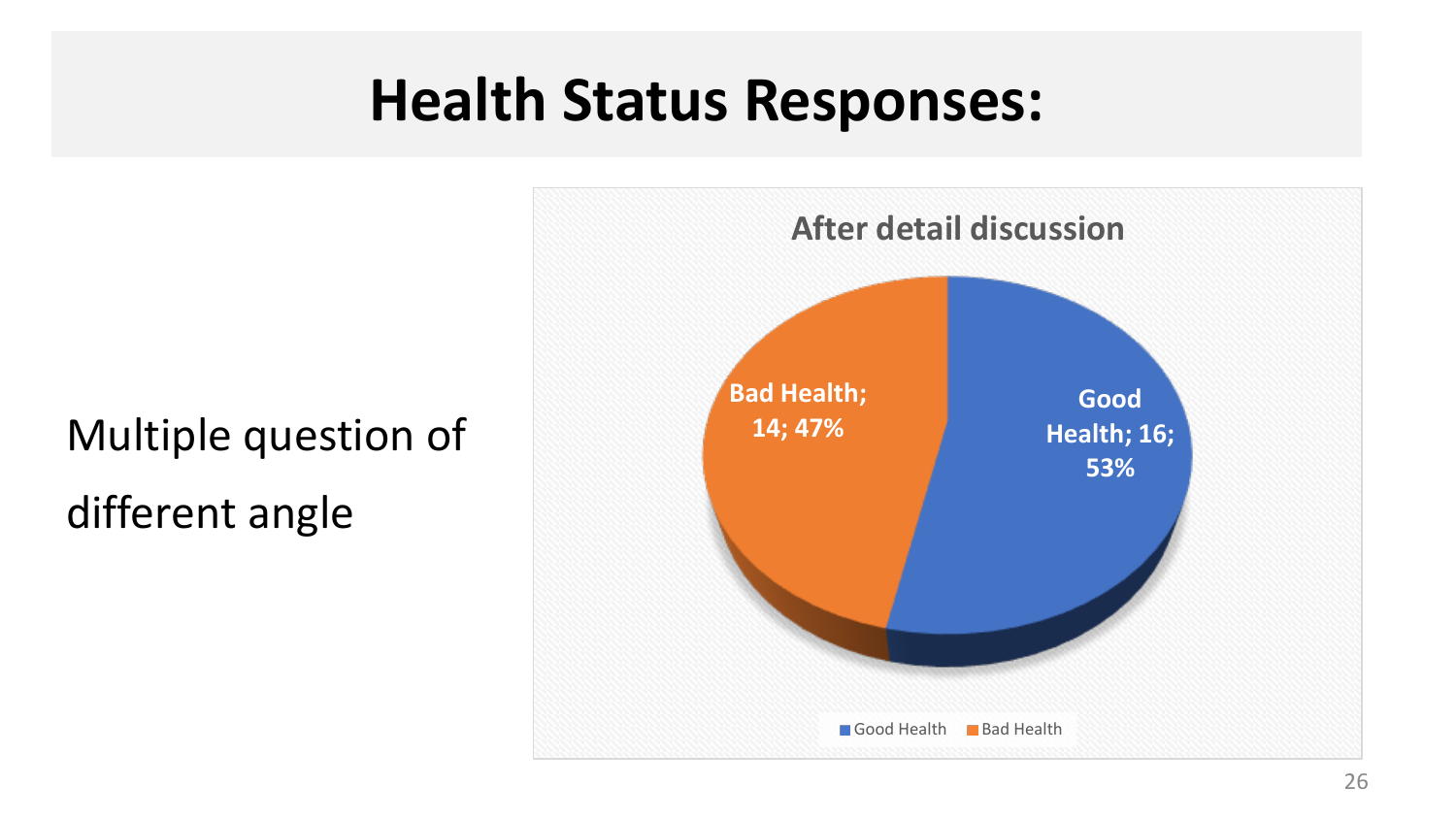# **Health Status Responses:**

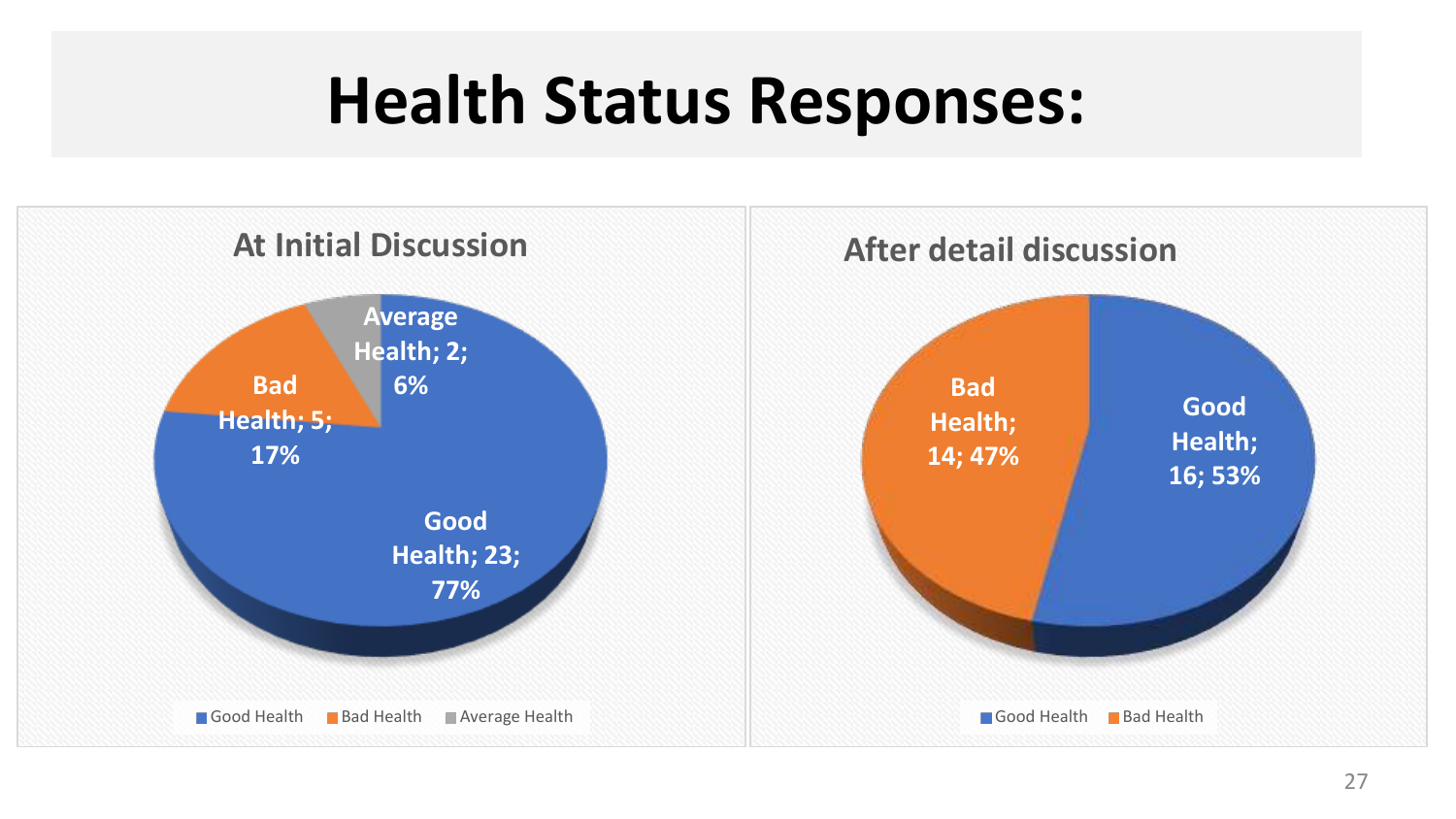### **Health measurement: Knowledge**

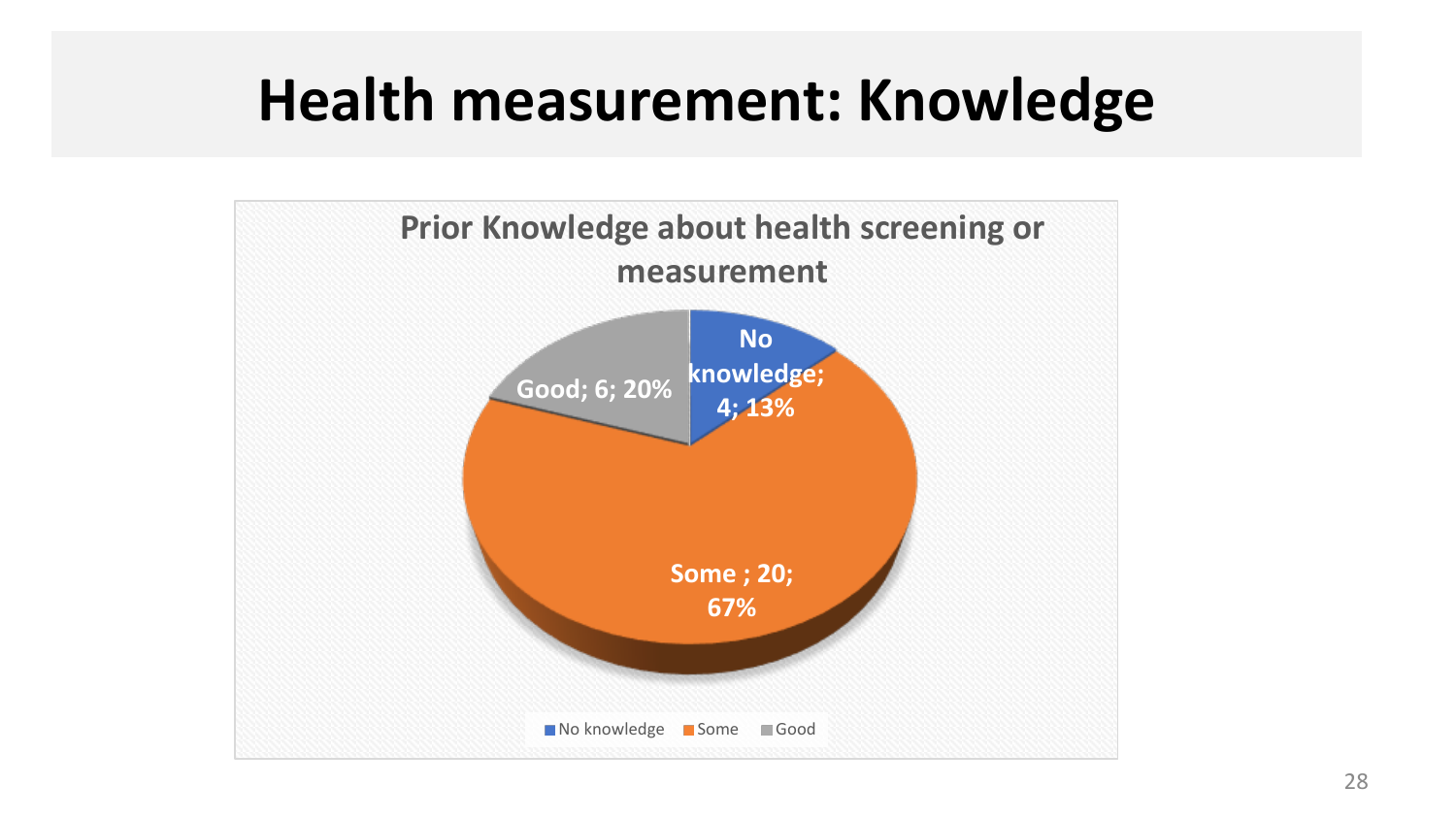## **Health Measurement: Objective vs Subjective**

• As per majority, objective health measurement tools were expensive and time consuming.

• Participants also concluded that objective measurement should only be done when a person would be in severe ill health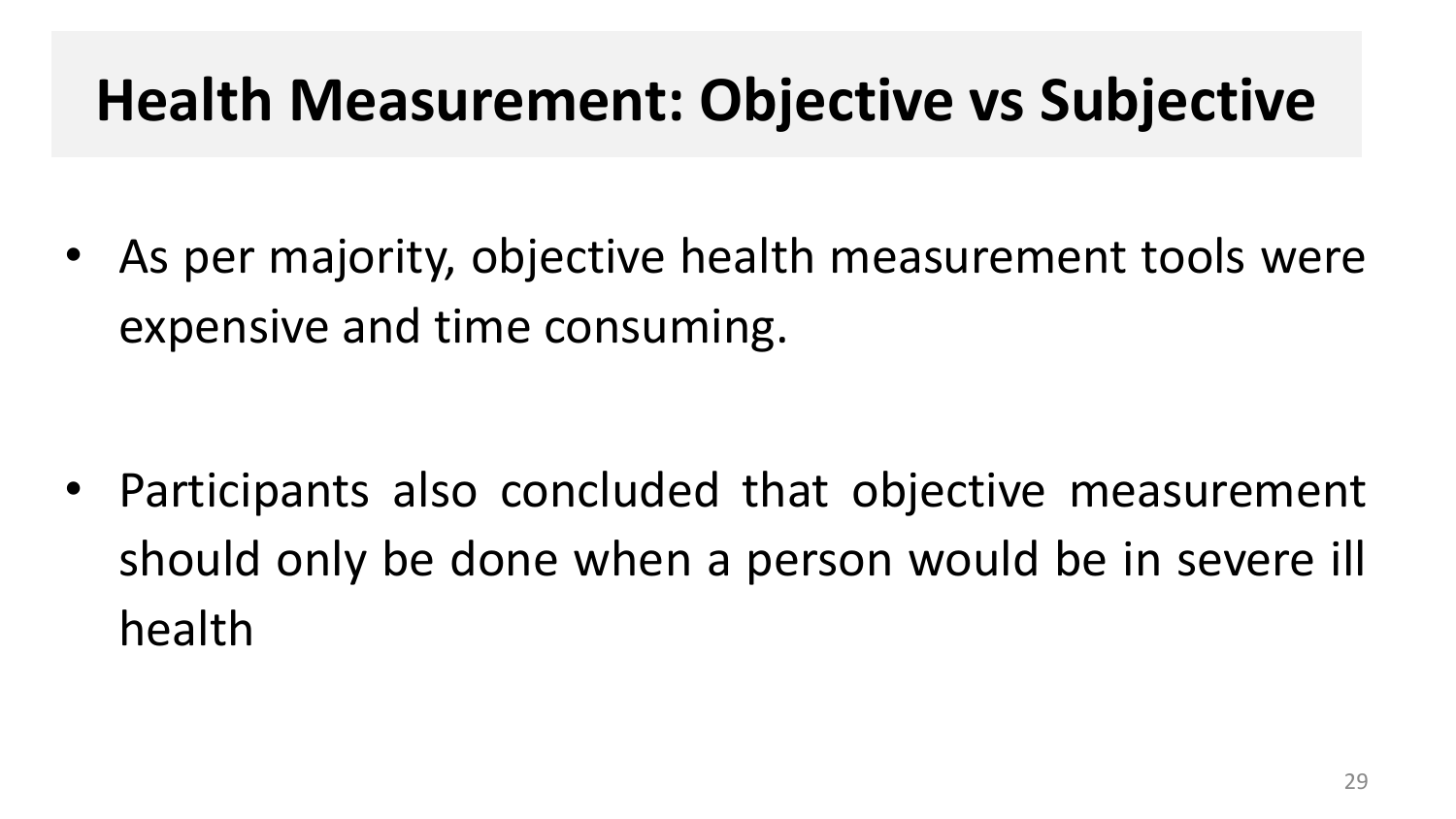# Health Screening: Choices

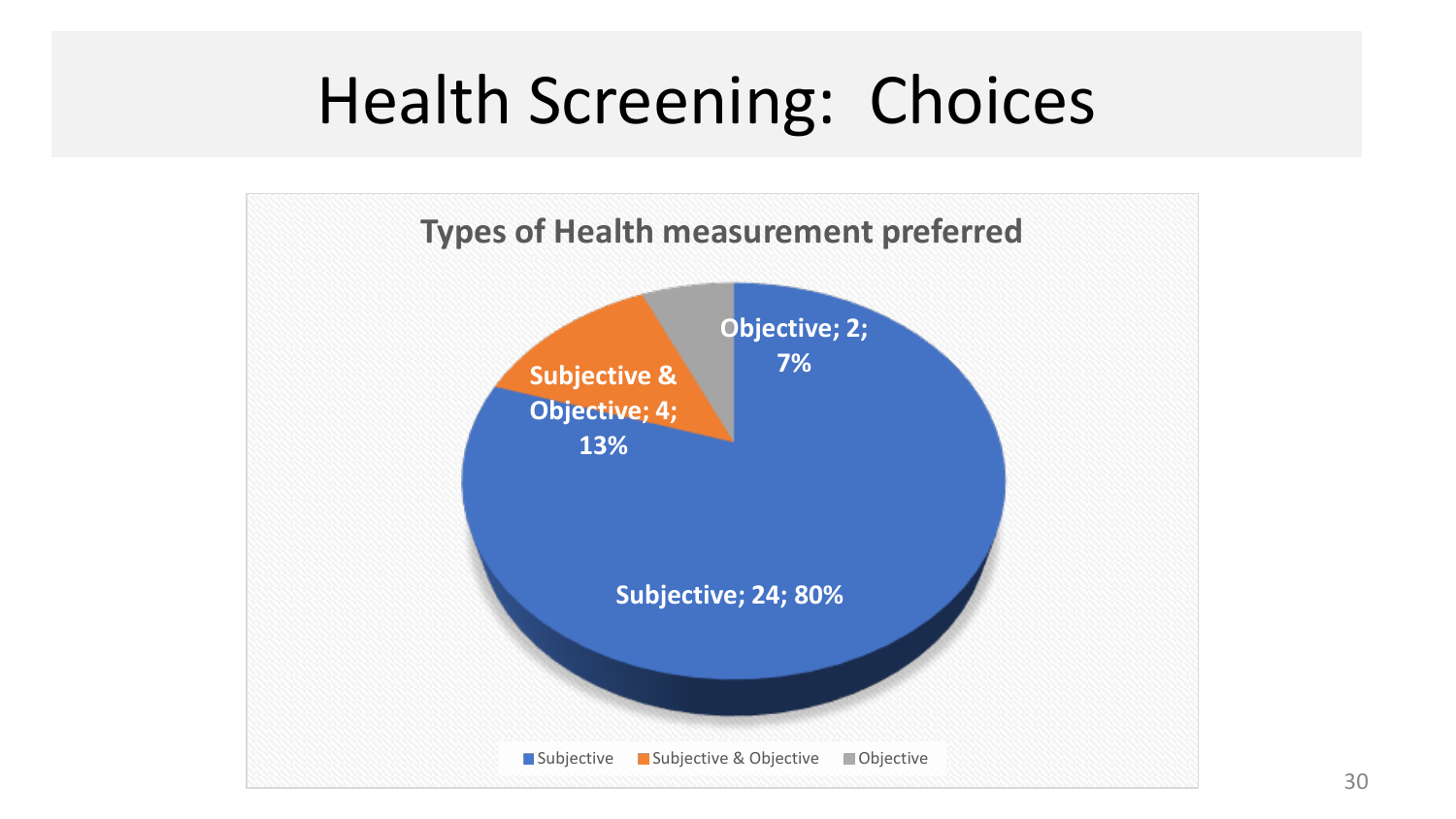### **Subjective Tools: Preferences**

Participants,

> Prefer easy and short tools

> loved to avoid too lengthy tools

> Appreciate easy comparative questions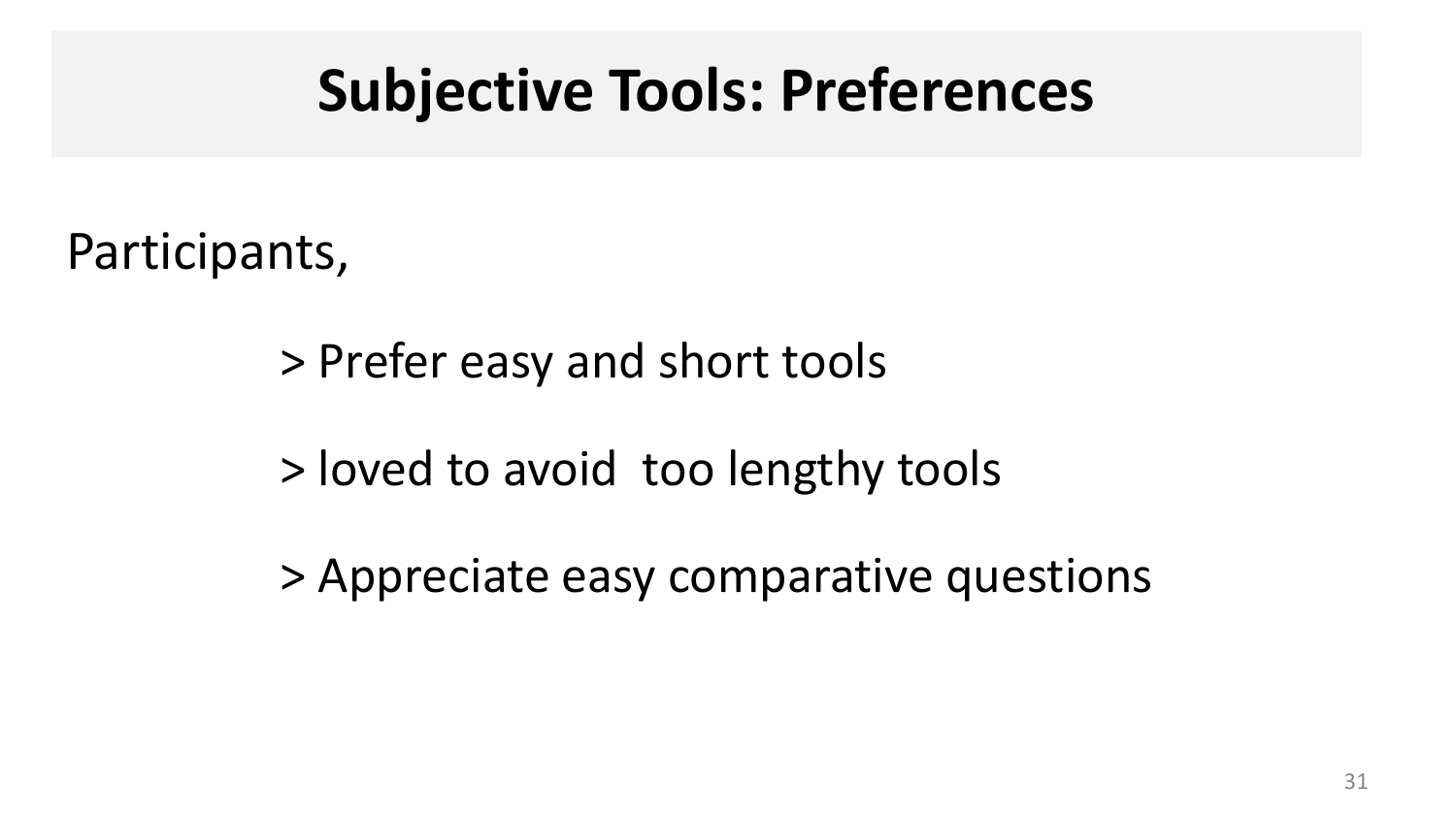## **Screening Questions Identified from FGDs**

- 1. What is your current health status? **Global Question**
- 2. How would you assess your current health status in comparis on to others of your own age (peers)?''**which is age comparative.**
- 3. "How would you assess your current health status compared to last year?" **which is time comparative.**
- 4. "What is your health expectation in the upcoming years?" **which is predictive and certainly reflect respondent's mental health status**.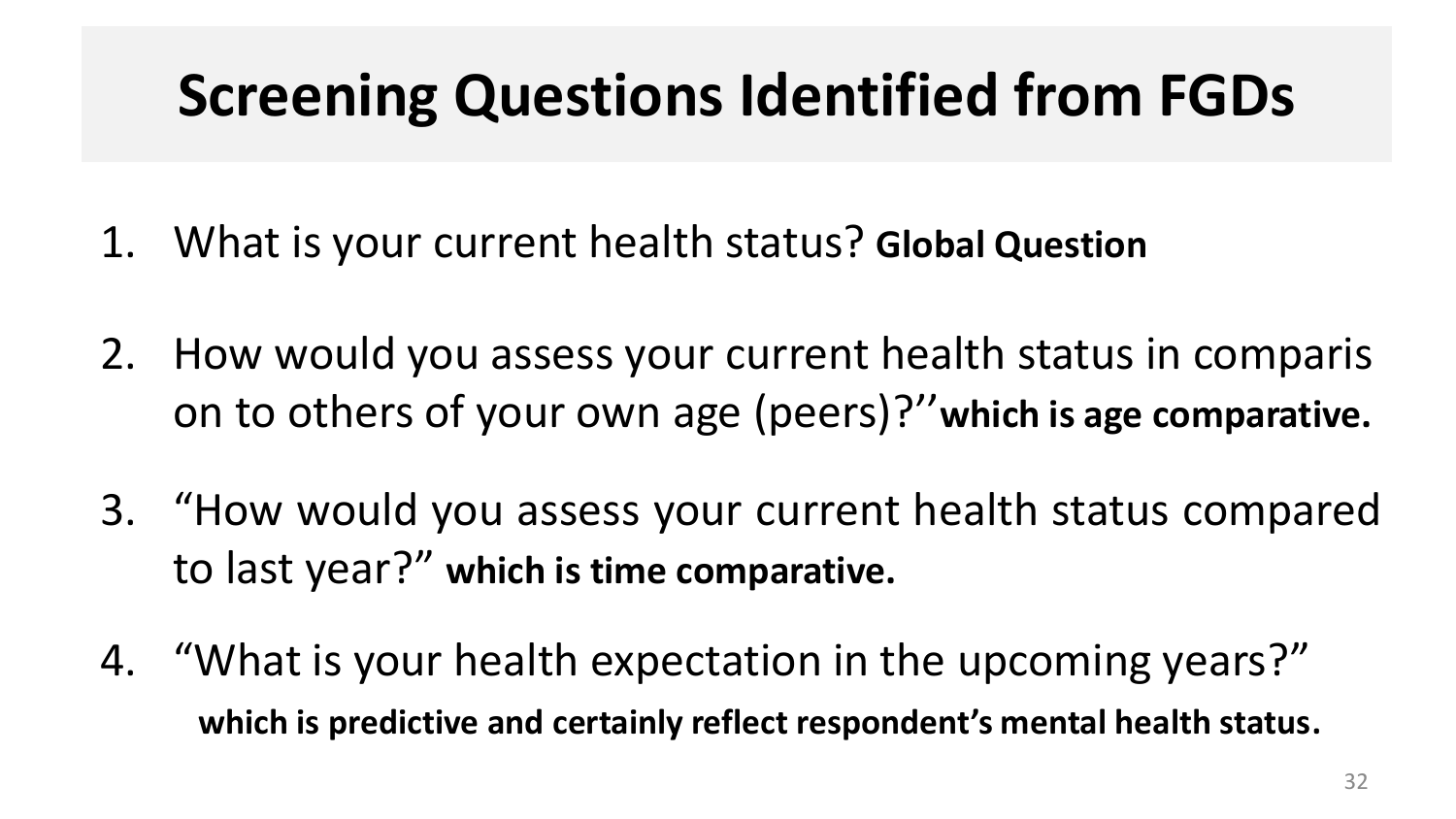### **Findings: Quantitative Part**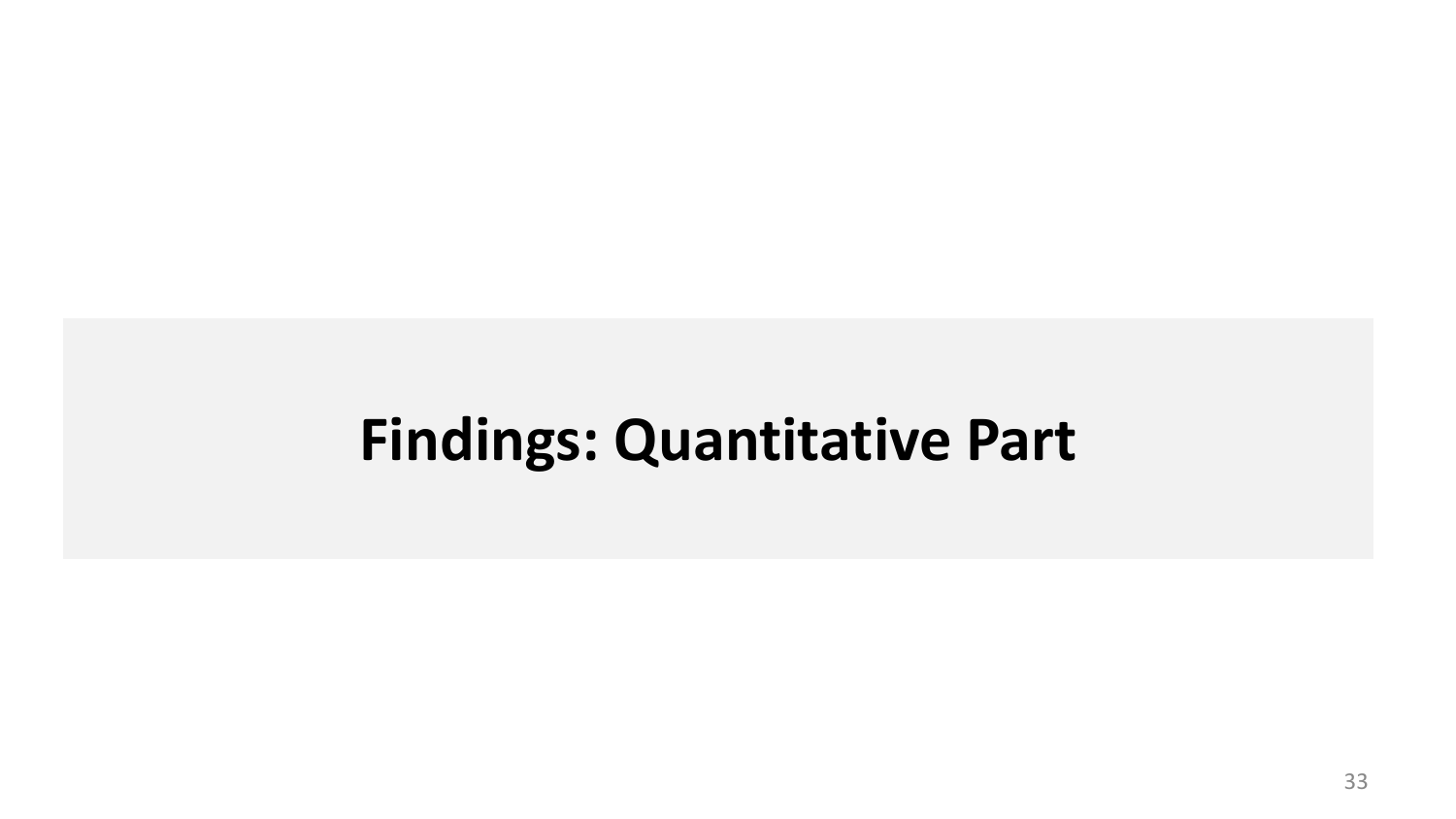### **Health Responses by individual Questions**

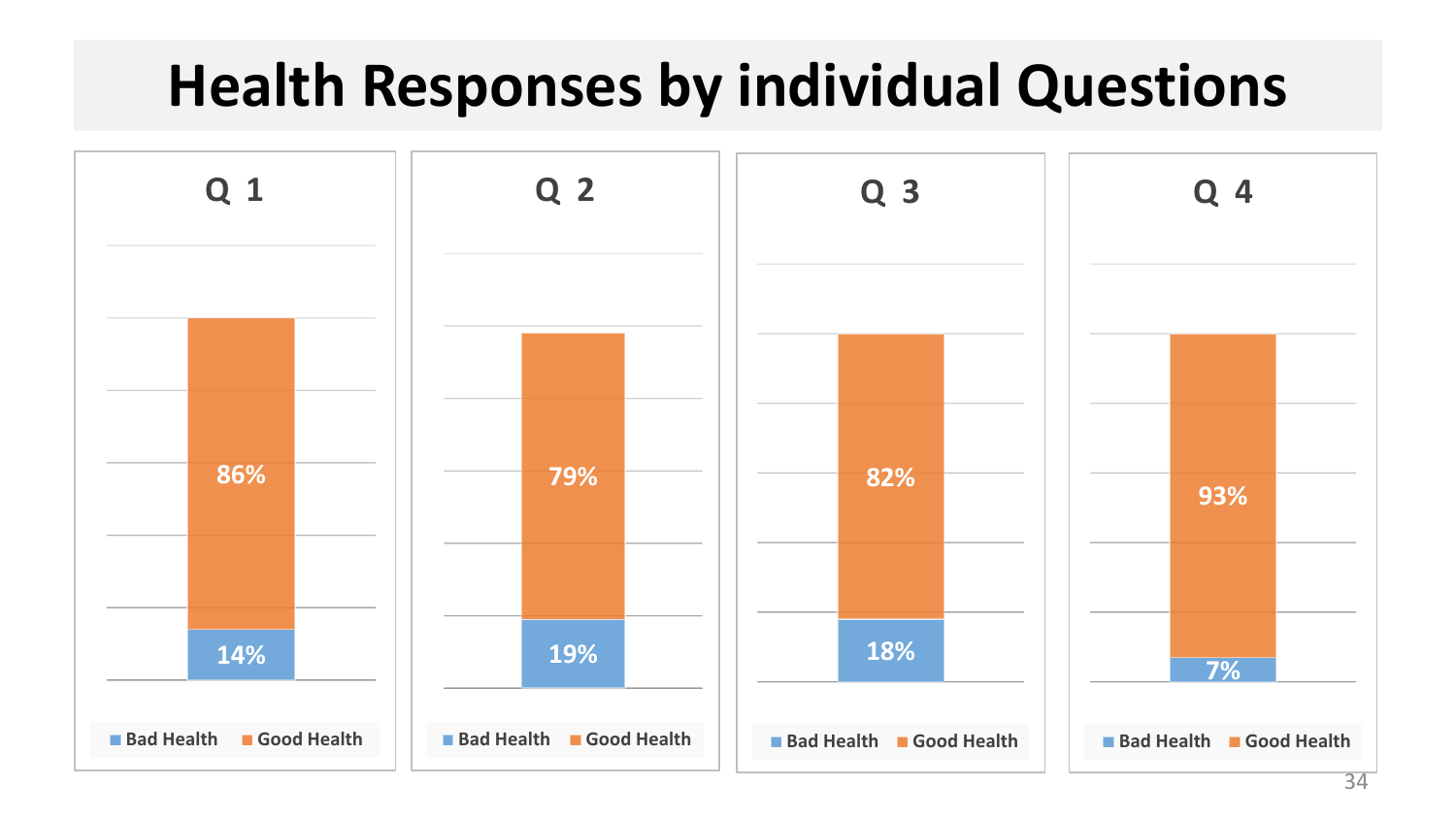### **Health Responses by Combined Tools**

Approximately additional **12%** people with perceived bad health were identified using the modified subjective tool.

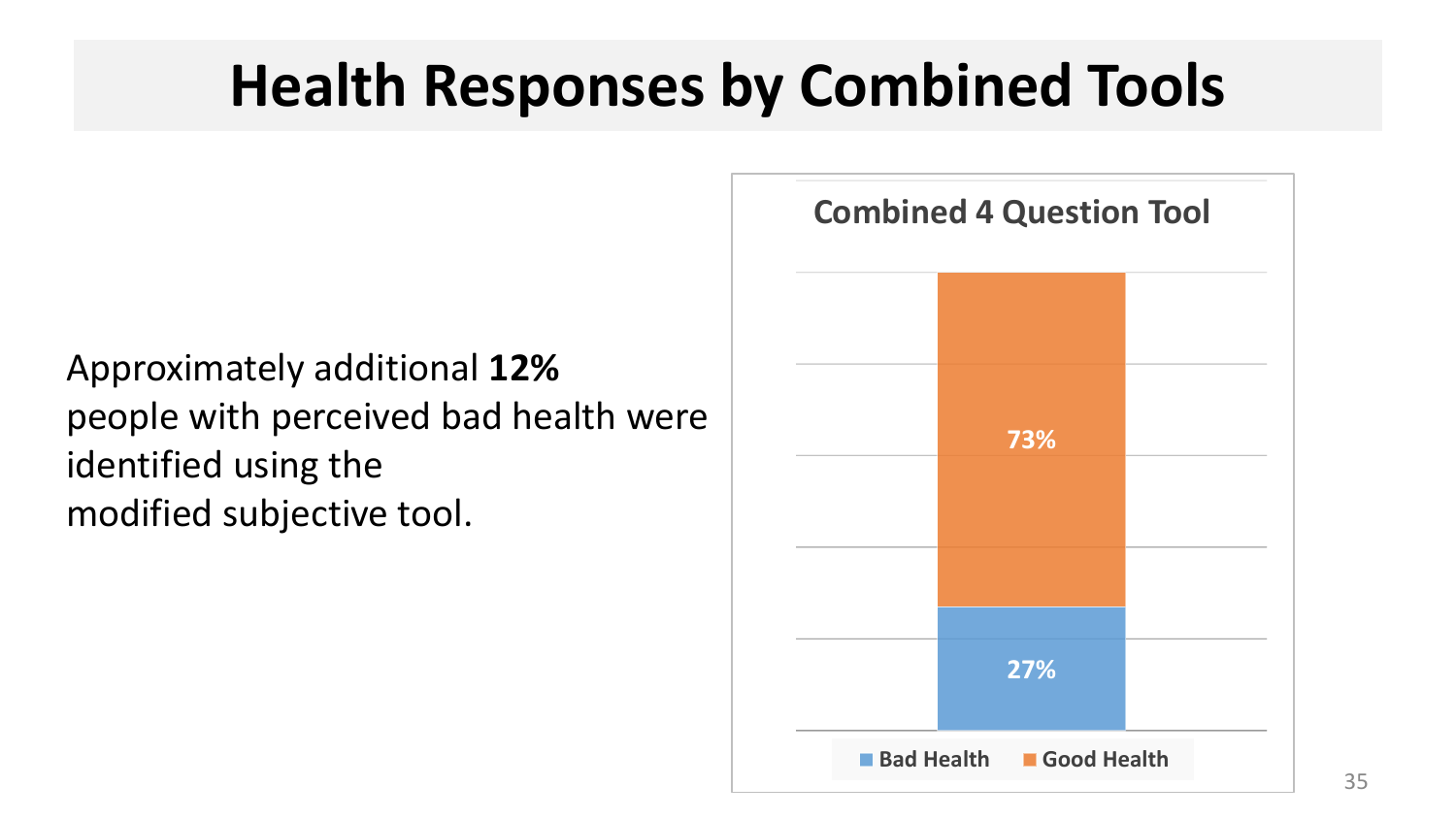## Reliability Statistics of the proposed Subjective tool

| Reliability Statistics of the proposed Health Screening tool |                                                        |            |  |
|--------------------------------------------------------------|--------------------------------------------------------|------------|--|
| Cronbach's Alpha                                             | Cronbach's Alpha Based on<br><b>Standardized Items</b> | N of Items |  |
| .832                                                         | .828                                                   |            |  |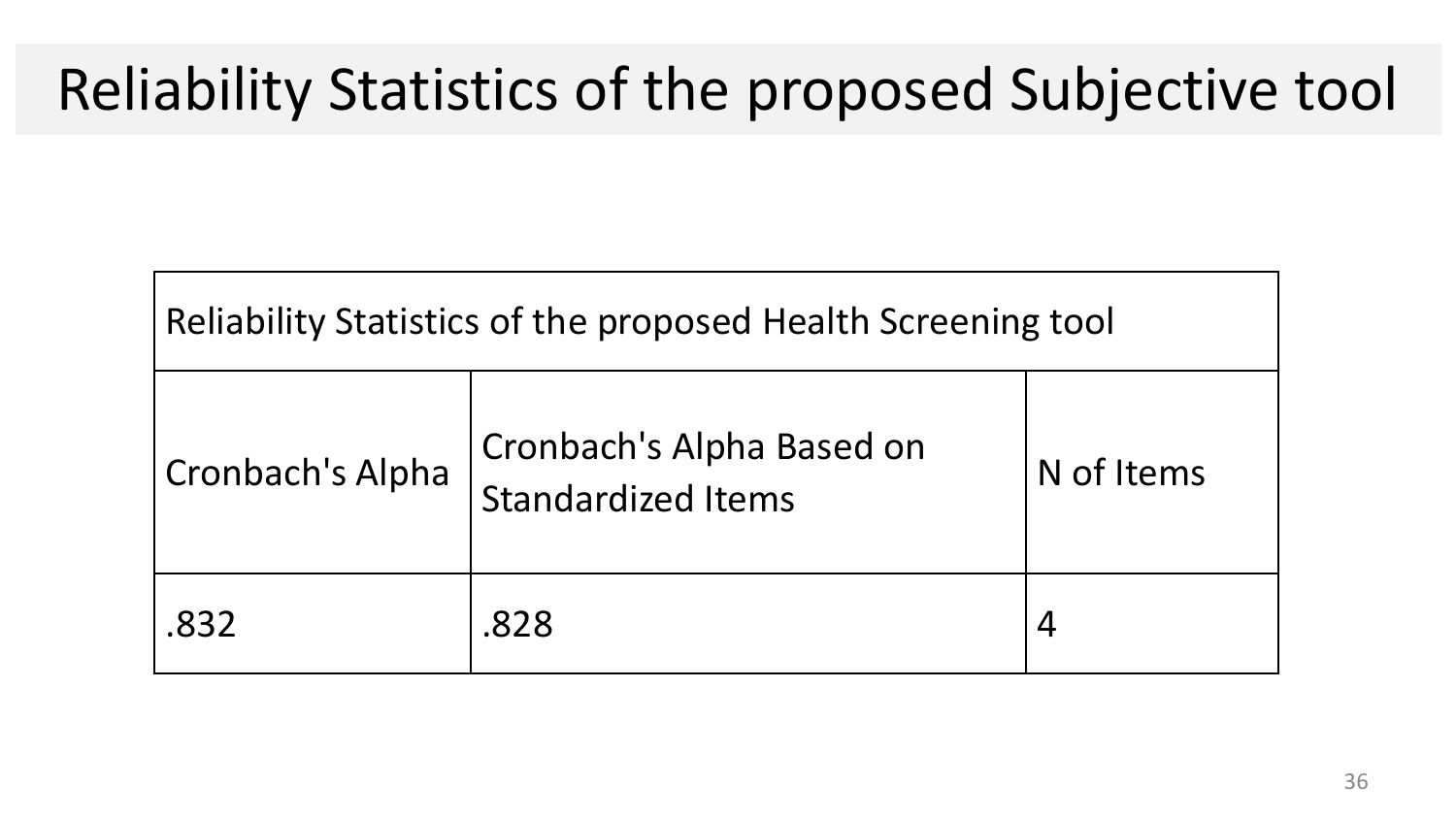# Reliability Statistics of the proposed tool if each item deleted

| <b>Questions:</b>                                                                                      | Cronbach's |
|--------------------------------------------------------------------------------------------------------|------------|
|                                                                                                        | Alpha      |
| 1. What is your current health status?                                                                 | 0.706      |
| 2. How would you assess your current health status in<br>comparison to others of your own age (peers)? | 0.810      |
| 3. How would you assess your current health status<br>compared to last year?                           | 0.717      |
| 4. What is your health expectation in the upcoming<br>years?                                           | 0.874      |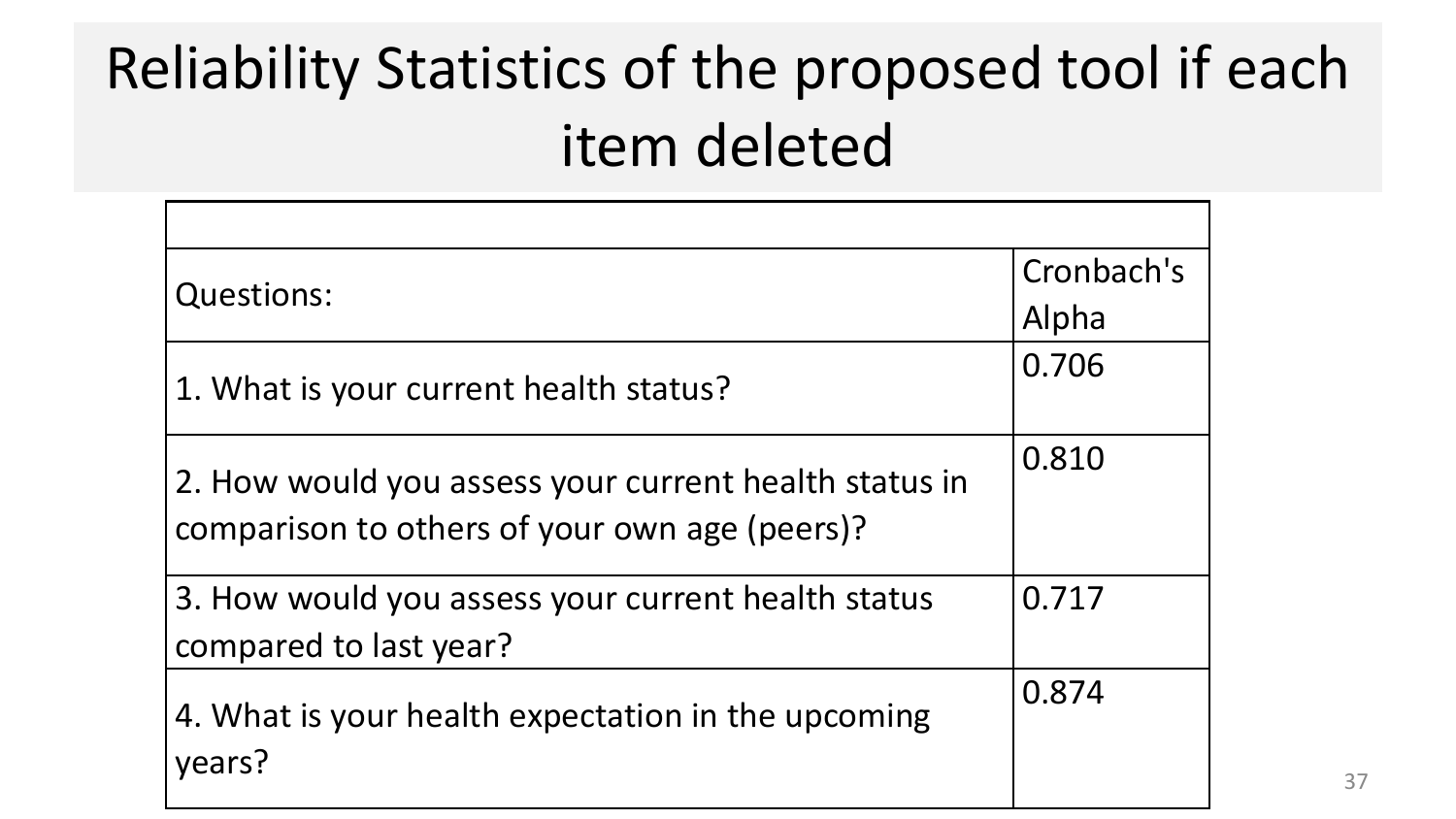# **Discussion:**

• As a Subjective tool, instead of a single question or a lengthy 30 or 40 question tool, combined approach of four different questions on general health were suggested by most of the respondents.

• This simple subjective measure also found reliable and easily implementable.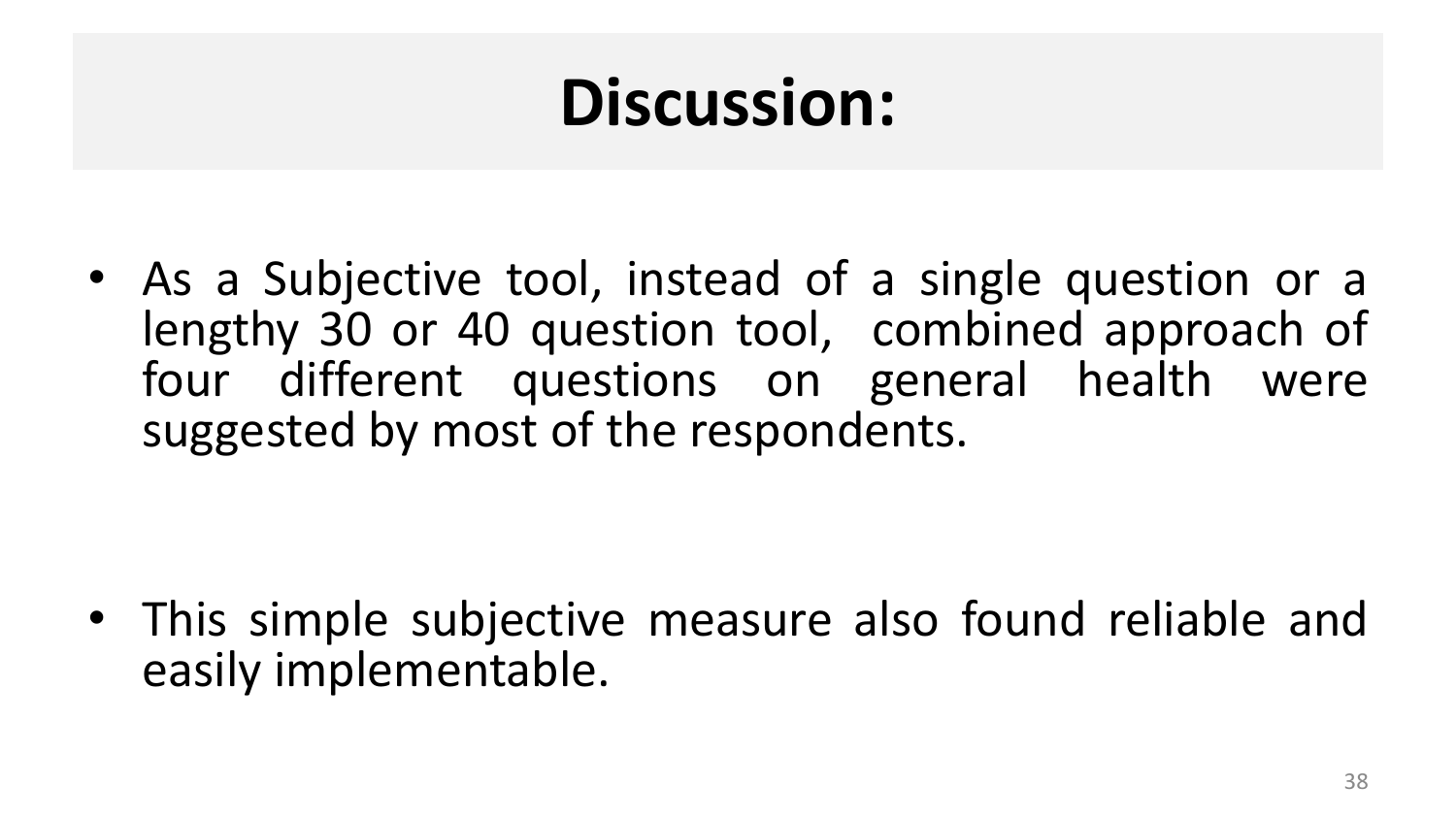# **Discussion:**

• We can identify the vulnerable group in a community with a very minimal resources.

• We can introduce this quick tool in our national health surveys to get a practical scenario of population health.